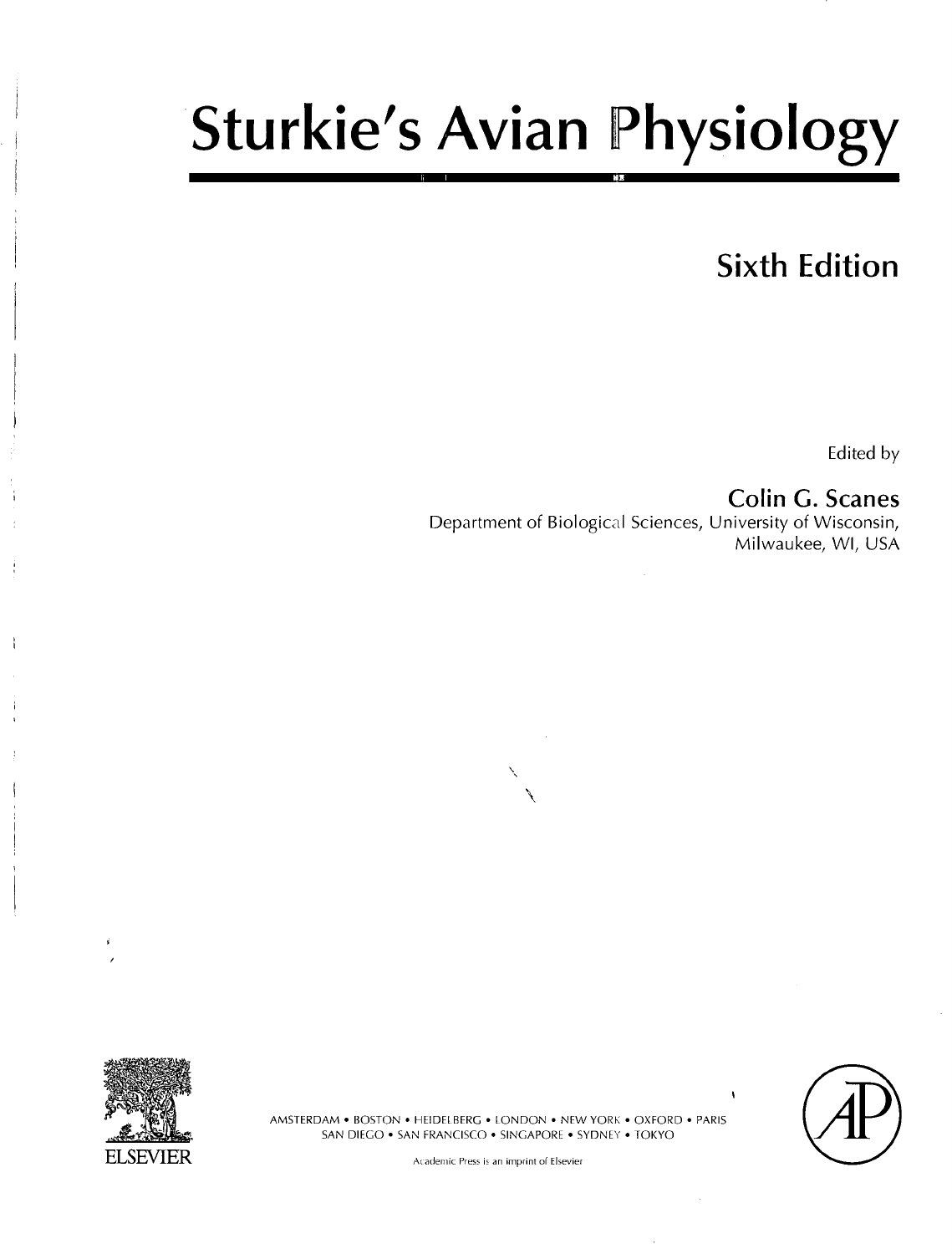## Contents

| Preface      | XXI              | 2.5 F            |
|--------------|------------------|------------------|
| Contributors | $\cdot$<br>XXIII | 2.6 <sub>1</sub> |
|              |                  | 2 Z N            |

 $\frac{1}{4}$  ,  $\frac{1}{2}$ 

국육

크리

### Part I **Undergirding Themes**

### 1. Avian Genomics

### *Jerry B. Dodgson*

| 1.1 Introduction                      | 3  |
|---------------------------------------|----|
| 1.2 Genome Size                       | 3  |
| 1.3 Chromosomes                       | 3  |
| 1.3.1 Karyotypes                      | 3  |
| 1.3.2 Sex Chromosomes                 | 4  |
| 1.3.3 Telomeres and Centromeres       | 4  |
| 1.4 Genome Sequences                  | 4  |
| 1.4.1 Approach                        | 4  |
| 1.4.2 Coverage                        | 4  |
| 1.5 Annotation                        | 7  |
| 1.6 Genome Browsers                   | 7  |
| 1.7 Genes                             | 7  |
| 1.8 Transposons                       | 8  |
| 1.9 Genome Diversity                  | 8  |
| 1.9.1 SNP Discovery                   | 8  |
| 1.9.2 SNP Diversity                   | 9  |
| 1.9.3 Recombination                   | 9  |
| 1.10 Connecting Sequence to Phenotype | 9  |
| 1.10.1 Avian-Specific Genes           | 9  |
| 1.10.2 Mapping Mutations and QTL      | 10 |
| 1.10.3 Resequencing                   | 10 |
| 1.11 Conclusions and Summary          | 10 |
| References                            | 11 |

### 2. Transcriptomics of Physiological Systems

### *Tom E. Porter*

| Abbreviations |                      | 15 |
|---------------|----------------------|----|
|               | 2.1 Introduction     | 15 |
|               | 2.2 Early Efforts    | 15 |
|               | 2.3 Nervous System   | 17 |
|               | 2.4 Endocrine System | 17 |

| 2.5 Reproductive System                          | 18 |
|--------------------------------------------------|----|
| 2.6 Immune System                                | 18 |
| 2.7 Muscle, Liver, Adipose, and Gastrointestinal |    |
| <b>Tissues</b>                                   | 19 |
| 2.8 Cardiovascular System                        | 20 |
| 2.9 Hurdles and Future Developments              | 20 |
| <b>References</b>                                | 21 |

### 3. Avian Proteomics

### *Dusan Kunec and Shane C. Burgess*

|  | 3.1 Introduction                                | 25  |
|--|-------------------------------------------------|-----|
|  | 3.2 Protein Identification and Analysis         | 26  |
|  | 3.2.1 Two-Dimensional Gel                       |     |
|  | Electrophoresis-Based Proteomics                | 26  |
|  | 3.2.2 Gel-Free Based Proteomics                 | 27  |
|  | 3.3 Quantitative Proteomics                     | 28  |
|  | 3.4 Structural Proteomics                       | 28  |
|  | 3.5 Application of Proteomics in Avian Research | -29 |
|  | 3.5.1 Organ and Tissue Proteomics               | 29  |
|  | 3.5.2 Proteomics of Cell Metabolism             | 30  |
|  | 3.5.3 Production Proteomics                     | 31  |
|  | 3.5.4 Proteomics of Disease and Infection       | 32  |
|  | $\setminus$ 3.6 Conclusions                     | 34  |
|  | <b>\References</b>                              | 34  |

### 4. Mitochondrial Physiology

### *Walter Bottje*

| 4.1 Mitochondria: An Introduction<br>39 |                                                  |    |
|-----------------------------------------|--------------------------------------------------|----|
|                                         | 4.1.1 Overview                                   | 39 |
|                                         | 4.1.2 Physical Description                       | 39 |
|                                         | 4.1.3 Mitochondrial and Nuclear DNA              |    |
|                                         | Interaction for Assembly and Function            | 39 |
|                                         | 4.1.4 Mitochondrial Fusion and Fission           | 41 |
|                                         | 4.1.5 The Respiratory Chain and ATP Synthesis 41 |    |
|                                         | 4.1.6 Assessing Mitochondrial Function           | 42 |
|                                         | 4.1.7 Mitochondrial Role in Apoptosis            | 42 |
|                                         | 4.2 Mitochondrial Inefficiencies                 | 43 |
|                                         | 4.2.1 Electron Transport Defects and             |    |
|                                         | <b>Oxidative Stress</b>                          | 43 |
|                                         | 4.2.2 Antioxidants                               | 45 |
| 4.2.3 Mitochondrial Uncoupling and      |                                                  |    |
|                                         | Attenuation of Oxidative Stress                  | 45 |

**vii**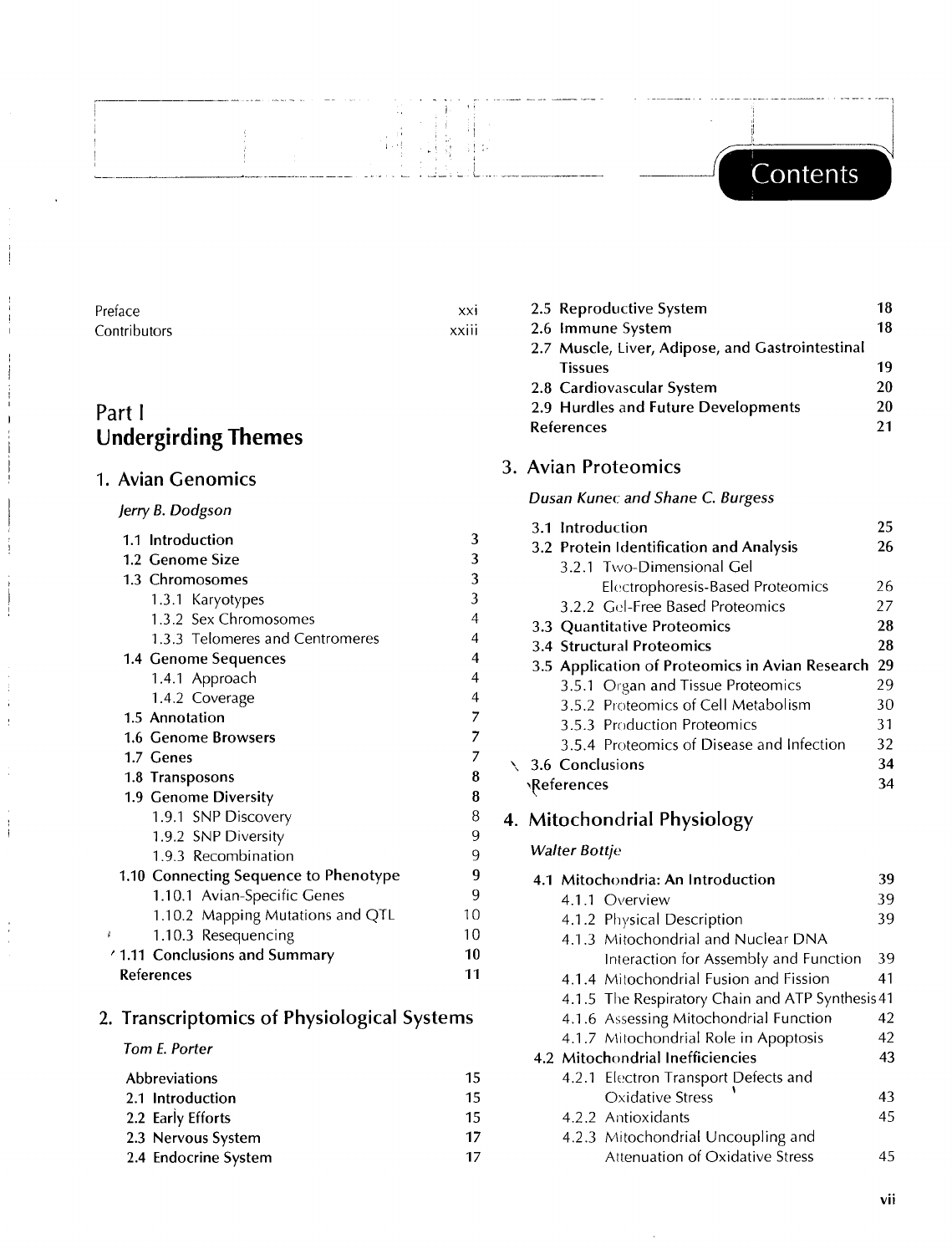| 4.3 Matching Energy Production to Energy Need 46 |    |  |
|--------------------------------------------------|----|--|
| 4.3.1 Mitochondrial Biogenesis                   | 46 |  |
| 4.3.2 AMP-Activated Protein Kinase               | 47 |  |
| 4.3.3 Sirtuins                                   | 47 |  |
| <b>References</b>                                |    |  |

 $\overline{\phantom{a}}$ 

### Part **II**

6.

### **Sensory Biology and Nervous System Theme**

5. The Avian Somatosensory System: A Comparative View

#### *J. Martin Wild*

|              |    | <b>Abbreviations</b>                         | 55 |
|--------------|----|----------------------------------------------|----|
|              |    | 5.1 Introduction                             | 55 |
|              |    | 5.2 Body Somatosensory Primary Afferent      |    |
|              |    | <b>Projections in Different Species</b>      | 56 |
|              |    | 5.2.1 Spinal Cord                            | 56 |
|              |    | 5.2.2 Brainstem                              | 57 |
|              |    | 5.3 Ascending Projections of the Dorsal      |    |
|              |    | Column Nuclei                                | 58 |
|              |    | 5.4 Telencephalic Projections of Thalamic    |    |
|              |    | Nuclei Receiving Somatosensory Input         | 60 |
|              |    | 5.5 Somatosensory Primary Afferent           |    |
|              |    | Projections from the Beak and Tongue         |    |
|              |    | to the Trigeminal Column                     | 61 |
|              |    | 5.5.1 Principal Sensory Trigeminal           |    |
|              |    | <b>Nucleus</b>                               | 61 |
|              | î, | 5.5.2 Nucleus of the Descending Trigeminal   |    |
|              |    | Tract (nTTD)                                 | 62 |
|              |    | 5.6 Nucleus Basorostralis                    | 63 |
|              |    | 5.7 The Meeting of the Spinal and Trigeminal |    |
|              |    | Systems                                      | 64 |
|              |    | 5.8 The Somatosensorimotor System in Birds   | 64 |
|              |    | 5.9 Somatosensory Projections to the         |    |
|              |    | Cerebellum                                   | 65 |
|              |    | 5.10 Magnetoreception and the Trigeminal     |    |
|              |    | System                                       | 65 |
| كالمعاسرين م |    | 5.11 Summary and Conclusions                 | 66 |
|              |    | References                                   | 66 |
|              |    |                                              |    |
|              |    | 6. Avian Hearing                             |    |
|              |    | Christine Köppl                              |    |
|              |    | Abbreviations                                | 71 |
|              |    | a. What Do Diade Hoor<br>C 4 Julie Josefie   | 71 |

| 6.1 Introduction: What Do Birds Hear? |                                            | 71  |
|---------------------------------------|--------------------------------------------|-----|
| 6.2 Outer and Middle Ear              |                                            | 72  |
|                                       | 6.2.1 No Specialized Outer Ear Structures, |     |
|                                       | Except in Owls                             | 72. |
|                                       | 6.2.2 The Single-Ossicle Middle Ear        | 72. |
|                                       | 6.2.3 Coupled Middle Ears?                 | 73. |

|  |               | 6.3 Basilar Papilla (Cochlea)               | 73  |
|--|---------------|---------------------------------------------|-----|
|  |               | 6.3.1 General Morphology and Physiology     | 73  |
|  |               | 6.3.2 Hair-Cell Types: A Remarkable Example |     |
|  |               | of Evolutionary Convergence in Birds        |     |
|  |               | and Mammals                                 | 76  |
|  |               | 6.3.3 Hair-Cell Regeneration: Birds Never   |     |
|  |               | Lose Their Hearing                          | 76  |
|  |               | 6.3.4 Cochlear Specializations: Auditory    |     |
|  |               | Foveae, Infrasound Hearing                  | 77  |
|  |               | 6.3.5 Auditory Nerve: What the Ear Conveys  |     |
|  |               | to the Brain                                | 77  |
|  |               | 6.4 The Auditory Brain                      | 78  |
|  |               | 6.4.1 Basic Organization of Auditory        |     |
|  |               | Pathways                                    | 78  |
|  |               | 6.4.2 The Generation of an Auditory         |     |
|  |               | Space Map in the Barn Owl                   | 81  |
|  |               | 6.4.3 Developmental Plasticity: Auditory    |     |
|  |               | Space is Calibrated by Vision               | 82  |
|  |               | 6.4.4 The Special Processing of Birdsong    | 82  |
|  |               | 6.4.5 Echolocating Birds                    | 83  |
|  | 6.5 Summary   |                                             | 84  |
|  | References    |                                             | 84  |
|  |               |                                             |     |
|  |               | 7. The Chemical Senses in Birds             |     |
|  |               | Larry Clark, Julie Hagelin and Scott Werner |     |
|  |               | 7.1 Chemical Senses                         | 89  |
|  |               | 7.2 Chemesthesis                            | 89  |
|  |               | 7.2.1 Trigeminal and Somatosensory Nerves   | 89  |
|  |               | 7.2.2 Performance Characteristics of        |     |
|  |               | Nociceptors                                 | 90  |
|  |               | 7.2.3 Receptor Mechanisms                   | 90  |
|  |               | 7.2.4 Chemical Structure-Activity           |     |
|  |               | Relationships to Irritants                  | 92  |
|  |               | 7.2.5 Responses to Respiratory Stimuli      | 93  |
|  |               | 7.2.6 Nasal and Respiratory Irritation and  |     |
|  |               | Interaction of Olfaction and                |     |
|  |               | Chemesthesis                                | 93  |
|  |               | 7.2.7 Behavioral Responses to Irritants     | 94  |
|  |               | 7.2.8 Applications                          | 94  |
|  | 7.3 Olfaction |                                             | 94  |
|  |               | 7.3.1 Morphology of Olfactory System        | 94  |
|  |               | 7.3.2 Innervation of Olfactory Receptors    | 94  |
|  |               | 7.3.3 Olfactory Neuronal Response           | 96  |
|  |               |                                             |     |
|  |               | 7.3.4 Laboratory Detection Thresholds,      |     |
|  |               | Discrimination, and Seasonal                |     |
|  |               | Change                                      | 96  |
|  |               | 7.3.5 Development                           | 98  |
|  |               | 7.3.6 Field Studies and Behavioral Ecology  | 98  |
|  |               | 7.3.7 Summary                               | 99  |
|  | 7.4 Gustation |                                             | 100 |
|  |               | 7.4.1 Taste Receptors                       | 100 |
|  |               | 7.4.2 Response to Sweet                     | 100 |

 $\ddot{\phantom{a}}$ 

7.4.3 Response to Salt 102 7.4.4 Response to Sour 102

 $\bar{z}$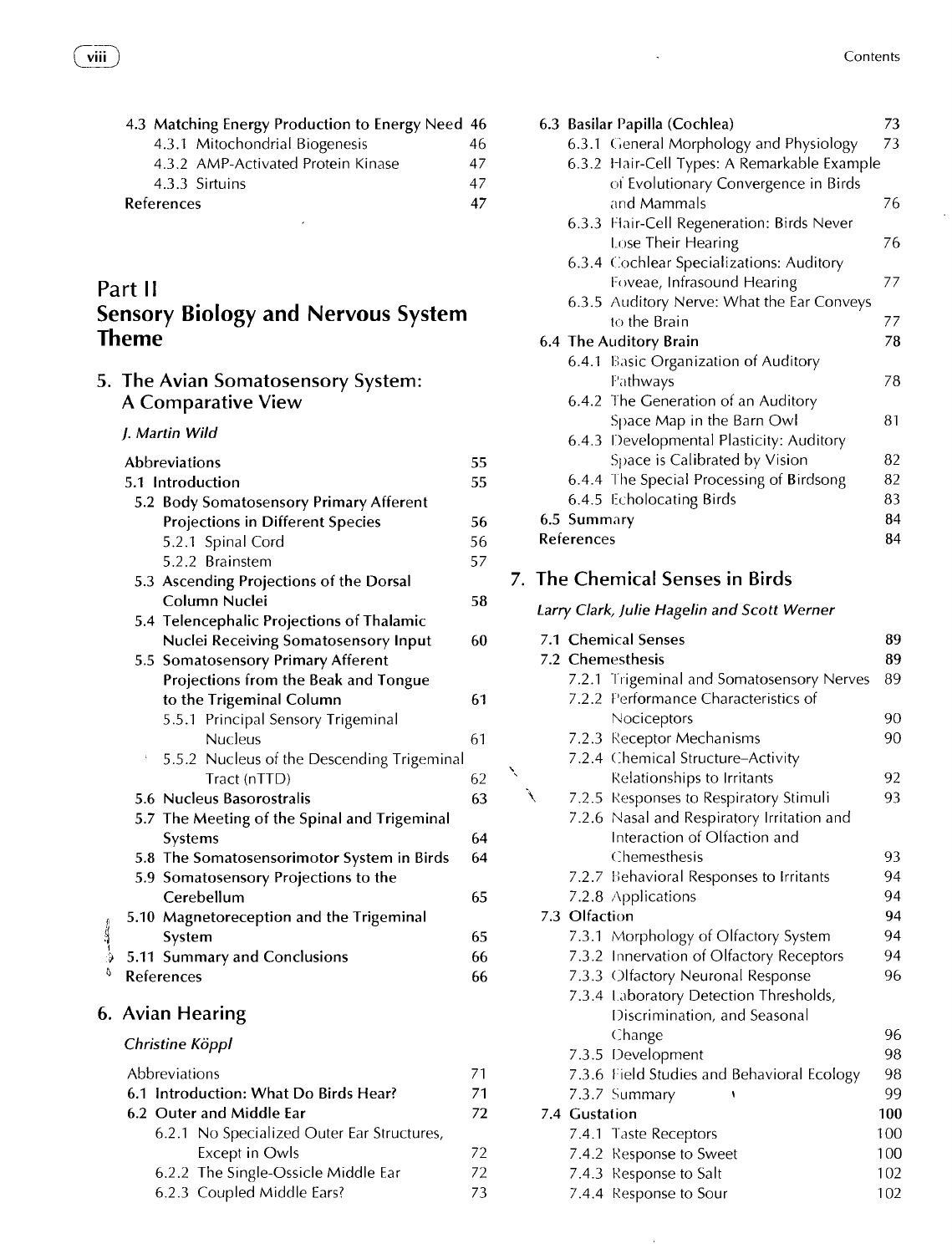|            | 7.4.5 Response to Bitter              | 102 |
|------------|---------------------------------------|-----|
|            | 7.4.6 Response to Umami               | 103 |
|            | 7.4.7 Response to Calcium             | 103 |
|            | 7.4.8 Taste Behavior and Applications | 103 |
|            | 7.4.9 Summary<br>$\epsilon$           | 104 |
| References |                                       | 104 |

### 8. Magnetoreception in Birds and Its Use for Long-Distance Migration

#### *Henrik Mouritsen*

| 8.1 Introduction                           | 113 |
|--------------------------------------------|-----|
| 8.2 Magnetic Fields                        | 113 |
| 8.3 The Earth's Magnetic Field             | 114 |
| 8.4 Changing Magnetic Fields for           |     |
| <b>Experimental Purposes</b>               | 115 |
| 8.5 Birds Use Information from the Earth's |     |
| <b>Magnetic Field for Orientation</b>      |     |
| and Navigation                             | 115 |
| 8.6 The Magnetic Compass of Birds          | 118 |
| 8.7 Do Birds Possess a Magnetic Map?       | 119 |
| 8.8 Interactions with Other Cues           | 120 |
| 8.9 How Do Birds Sense the Earth's         |     |
| <b>Magnetic Field?</b>                     | 121 |
| 8.10 The Induction Hypothesis              | 121 |
| 8.11 The Iron-Mineral-Based Hypothesis     | 121 |
| 8.12 The Light-Dependent Hypothesis        | 125 |
| 8.13 Irreproducible Results and the Urgent |     |
| Need for Independent Replication           | 129 |
| 8.14 Where Do We Go from Here?             | 129 |
| <b>References</b>                          | 129 |

### 9. The Avian Subpallium and Autonomic Nervous System

*Wayne J. Kuenzel* 

 $\mathbf{r}$ 

 $\mathbf{I}$ 

|    |        | 9.1 Introduction                             | 135 |
|----|--------|----------------------------------------------|-----|
|    |        | 9.2 Components of the Subpallium             | 136 |
|    |        | 9.2.1 Dorsal Somatomotor Basal Ganglia       | 136 |
|    |        | 9.2.2 Ventral Viscerolimbic Basal Ganglia    | 139 |
|    |        | 9.2.3 Extended Amygdaloid Complex:           |     |
| f. |        | Central Extended Amygdala and                |     |
| ,  |        | Medial Extended Amygdala                     | 142 |
|    |        | 9.2.4 Basal Telencephalic Cholinergic and    |     |
|    |        | Noncholinergic Corticopetal                  |     |
|    |        | System                                       | 144 |
|    |        | 9.2.5 Septum and Septal Neuroendocrine       |     |
|    |        | Systems                                      | 145 |
|    |        | 9.3 Components of the Autonomic Nervous      |     |
|    | System |                                              | 149 |
|    |        | 9.3.1 Sympathetic Nervous System             | 149 |
|    |        | 9.3.2 Parasympathetic Nervous System         | 150 |
|    |        | 9.4 Functional Neural Pathways Involving the |     |
|    |        | Subpallium and ANS                           | 150 |

| 9.4.1 Regulation of the Reproductive |     |
|--------------------------------------|-----|
| System                               | 150 |
| 9.4.2 Regulation of Food Intake      | 151 |
| 9.5 Summary and Conclusions          | 154 |
| Acknowledgments                      | 154 |
| <b>References</b>                    | 155 |

### Part **III Organ Systems Theme**

### 10. Blood

### *Colin* **G.** *Scanes*

|  | 10.1 Introduction                      | 167 |
|--|----------------------------------------|-----|
|  | 10.2 Plasma                            | 167 |
|  | 10.2.1 Circulating Electrolytes        | 167 |
|  | 10.2.2 Circulating Nutrients and Other |     |
|  | Small Organic Molecules                | 167 |
|  | 10.2.3 Plasma Proteins                 | 168 |
|  | 10.3 Erythrocytes                      | 171 |
|  | 10.3.1 Structure of the Erythrocyte    | 171 |
|  | 10.3.2 Erythrocyte Chromatin and       |     |
|  | Transcription                          | 171 |
|  | 10.3.3 Metabolism of Erythrocytes      | 172 |
|  | 10.3.4 Number of Erythrocytes and      |     |
|  | Packed Cell Volume                     |     |
|  | (Hematocrit)                           | 173 |
|  | 10.3.5 Production of Erythrocytes      | 173 |
|  | 10.3.6 Lifespan of Erythrocytes        | 174 |
|  | 10.3.7 Hemoglobin                      | 174 |
|  | 10.3.8 Carbonic Anhydrase              | 175 |
|  | 10.3.9 Transporters                    | 176 |
|  | 10.3.10 Hormonal Effects on            |     |
|  | Erythrocytes                           | 176 |
|  | 10.3.11 Effect of Stressors            | 176 |
|  | 10.3.12 Other Roles for the Avian      |     |
|  | Erythrocyte                            | 177 |
|  | 10.4 Blood Gases                       | 177 |
|  | 10.5 Leukocytes                        | 177 |
|  | 10.5.1 Populations                     | 177 |
|  | 10.5.2 Heterophils                     | 179 |
|  | 10.5.3 Lymphocytes                     | 181 |
|  | 10.5.4 Eosinophils                     | 181 |
|  | 10.5.5 Monocytes                       | 182 |
|  | 10.5.6 Basophils                       | 182 |
|  | 10.6 Thrombocytes                      | 182 |
|  | 10.6.1 Structure                       | 183 |
|  | 10.6.2 Function                        | 183 |
|  | 10.6.3 Number                          | 183 |
|  | 10.6.4 Production                      | 183 |
|  | 10.7 Clotting                          | 184 |
|  | 10.8 Avian Blood Models                | 184 |

 $\mathbf{i} \mathbf{x}$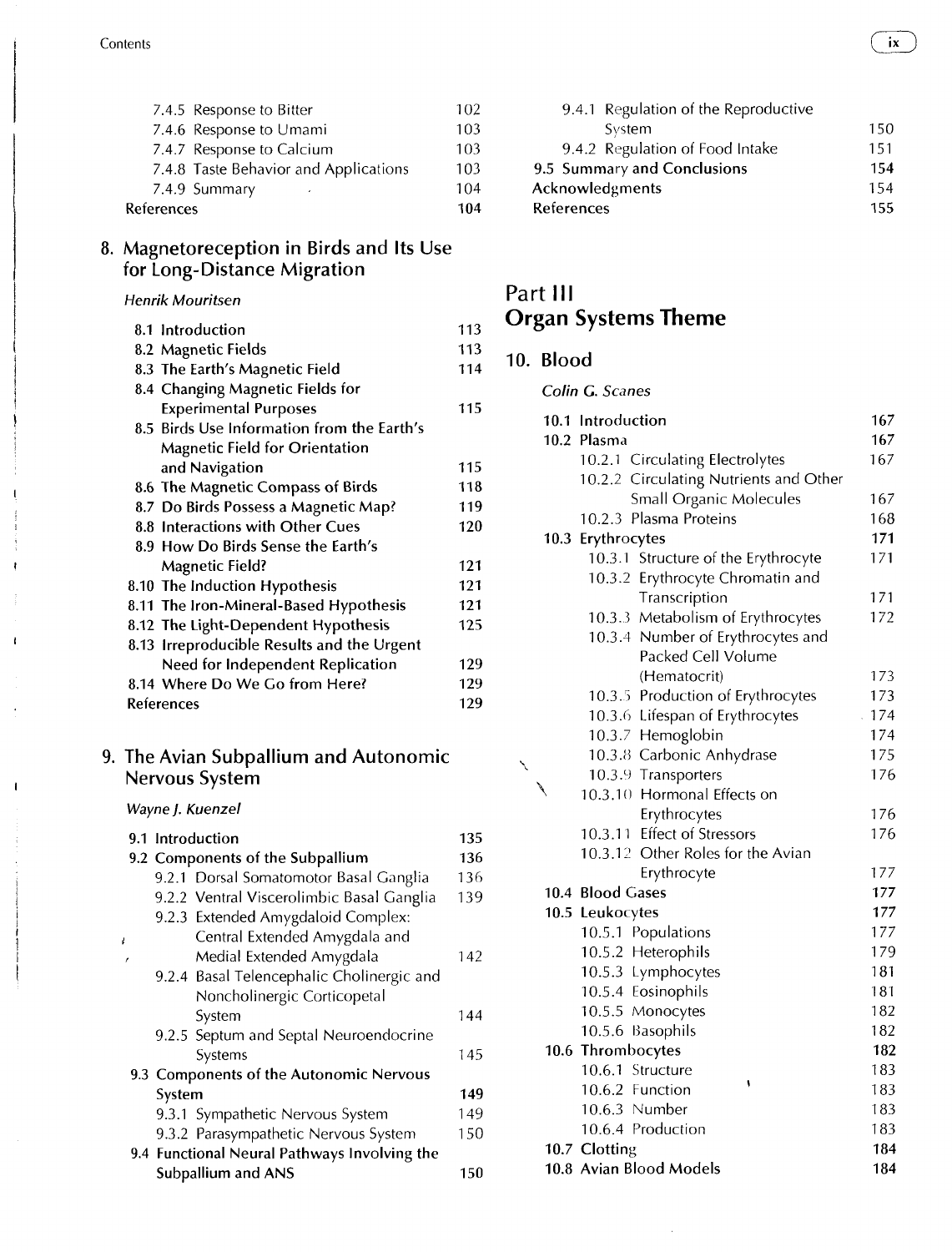|            | 10.8.2 Transgenic Chickens                               | 185<br>185 |
|------------|----------------------------------------------------------|------------|
|            | 10.8.3 Avian IgY Antibodies<br>10.8.4 Nutritional Models | 185        |
| References |                                                          | 185        |

### 11. The Cardiovascular System

### *Edward M. Dzialowski and Dane A. Crossley II*

| 11.1 Introduction |                                           | 193 |
|-------------------|-------------------------------------------|-----|
| 11.2 Heart        |                                           | 193 |
|                   | 11.2.1 Gross Structure and Function       | 193 |
|                   | 11.2.2 Cardiac Variables                  | 197 |
|                   | 11.2.3 Fine Structure and Cardiac         |     |
|                   | Electrophysiology                         | 198 |
|                   | 11.3 General Circulatory Hemodynamics     | 205 |
|                   | 11.4 The Vascular Tree                    | 206 |
|                   | 11.4.1 Arterial System                    | 206 |
|                   | 11.4.2 Capillary Beds                     | 215 |
|                   | 11.4.3 Venous System                      | 218 |
|                   | 11.4.4 Embryonic Shunts                   | 221 |
|                   | 11.5 Control of the Cardiovascular System | 222 |
|                   | 11.5.1 Control Systems                    | 222 |
|                   | 11.5.2 Control of Peripheral Blood Flow   | 223 |
|                   | 11.5.3 Control of the Heart               | 231 |
|                   | 11.5.4 Reflexes Controlling the           |     |
|                   | Circulation                               | 253 |
|                   | 11.5.5 Integrative Neural Control         | 258 |
|                   | 11.5.6 Development of Cardiovascular      |     |
|                   | Control                                   | 259 |
|                   | 11.6 Environmental Cardiovascular         |     |
| Physiology        |                                           | 266 |
| 11.6.1 Flight     |                                           | 266 |
|                   | 11.6.2 Swimming and Diving                | 269 |
| Acknowledgments   |                                           | 271 |
| References        |                                           | 271 |

### 12. Osmoregulatory Systems of Birds

### *Eldon J. Braun*

|              | 12.1 Introduction                           | 285 |
|--------------|---------------------------------------------|-----|
| وسرمقسون بره | 12.1.1 Organs of Osmoregulation in          |     |
|              | Vertebrates                                 | 285 |
|              | 12.1.2 Osmoregulation by Birds              | 285 |
|              | 12.2 The Avian Kidney                       | 286 |
|              | 12.2.1 Vascular Anatomy of the Kidney       | 287 |
|              | 12.2.2 Glomerular Filtration                | 289 |
|              | 12.2.3 Ion Transport by Renal Tubules       | 290 |
|              | 12.2.4 The Renal Medulla                    | 291 |
|              | 12.2.5 Concentration and Dilution of        |     |
|              | Urine                                       | 292 |
|              | 12.2.6 Nitrogen Excretion                   | 294 |
|              | 12.2.7 Form of Uric Acid in Avian Urine     | 295 |
|              | 12.3 The Avian Lower Gastrointestinal Tract | 297 |

| 12.4 The Avian Salt Gland              | 298 |
|----------------------------------------|-----|
| 12.4.1 Structure of the Salt Glands    | 298 |
| 12.4.2 Product of Salt Gland Secretion | 299 |
| 12.4.3 Control of Salt Gland Secretion | 299 |
| <b>References</b>                      | 299 |

### 13. Respiration

#### *Frank L. Powell*

|  | 13.1 Overview |                                            | 301 |
|--|---------------|--------------------------------------------|-----|
|  |               | 13.1.1 Oxygen Cascade                      | 301 |
|  |               | 13.1.2 Symbols and Units                   | 301 |
|  |               | 13.2 Anatomy of the Avian Respiratory      |     |
|  | System        |                                            | 301 |
|  |               | 13.2.1 Upper Airways                       | 302 |
|  | 13.2.2 Lungs  |                                            | 303 |
|  |               | 13.2.3 Air Sacs                            | 305 |
|  |               | 13.2.4 Respiratory System Volumes          | 306 |
|  |               | 13.3 Ventilation and Respiratory Mechanics | 307 |
|  |               | 13.3.1 Respiratory Muscles                 | 307 |
|  |               | 13.3.2 Mechanical Properties               | 307 |
|  |               | 13.3.3 Ventilatory Flow Patterns           | 309 |
|  |               | 13.4 Pulmonary Circulation                 | 312 |
|  |               | 13.4.1 Anatomy of the Pulmonary            |     |
|  |               | Circulation                                | 312 |
|  |               | 13.4.2 Pulmonary Capillary Volume          | 312 |
|  |               | 13.4.3 Pulmonary Vascular Pressures,       |     |
|  |               | Resistance, and Flow                       | 312 |
|  |               | 13.4.4 Fluid Balance                       | 313 |
|  |               | 13.5 Gas Transport by Blood                | 314 |
|  |               | 13.5.1 Oxygen                              | 314 |
|  |               | 13.5.2 Carbon Dioxide                      | 317 |
|  |               | 13.5.3 Acid-Base                           | 318 |
|  |               | 13.5.4 Blood Gas Measurements              | 318 |
|  |               | 13.6 Pulmonary Gas Exchange                | 318 |
|  |               | 13.6.1 Basic Principles of Oxygen          |     |
|  |               | Transport                                  | 319 |
|  |               | 13.6.2 Cross-Current Gas Exchange          | 320 |
|  |               | 13.6.3 Lung Diffusing Capacity             | 321 |
|  |               | 13.6.4 Heterogeneity in the Lung           | 322 |
|  |               | 13.6.5 Frontiers: Gas Exchange during      |     |
|  |               | High-Altitude Flight                       | 323 |
|  |               | 13.7 Tissue Gas Exchange                   | 324 |
|  |               | 13.7.1 Microcirculation                    | 324 |
|  |               | 13.7.2 Myoglobin                           | 325 |
|  |               | 13.7.3 Effects of Hypoxia and Exercise     | 325 |
|  |               | 13.8 Control of Breathing                  | 325 |
|  |               | 13.8.1 Respiratory Rhythm Generation       | 326 |
|  |               | 13.8.2 Sensory Inputs                      | 327 |
|  |               | 13.8.3 Ventilatory Reflexes                | 328 |
|  |               | 13.8.4 Ventilatory Response to Exercise    | 330 |
|  |               | 13.8.5 Frontiers: Extreme                  |     |
|  |               | Hyperventilation at High Altitude          | 330 |
|  | References    |                                            | 330 |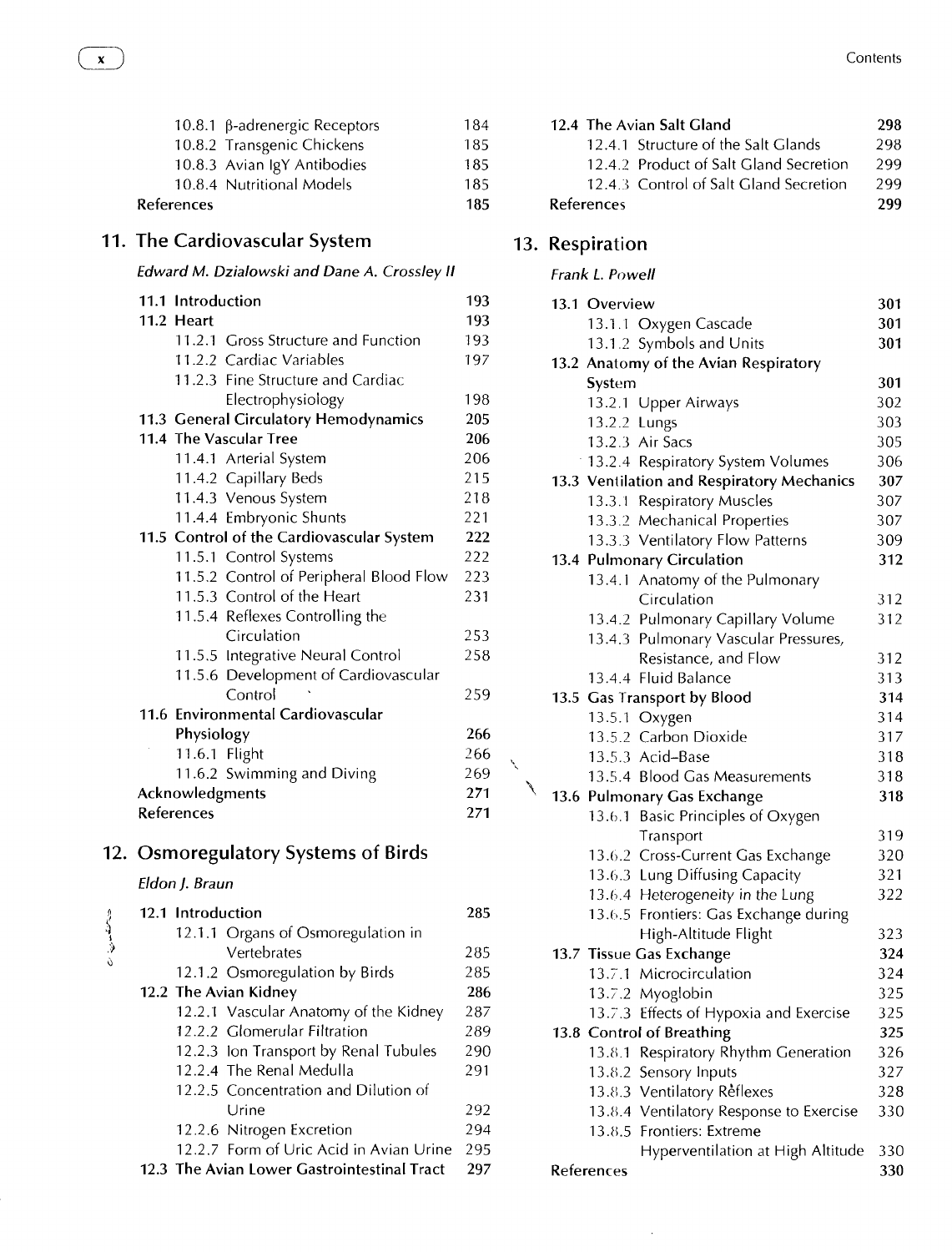$\bar{\mathfrak{h}}$ 

 $\mathbf{I}$ 

|   | 14. Gastrointestinal Anatomy and<br>Physiology |            | 15.2.2 Signaling Molecules Influence<br>Sclerotome Formation           |
|---|------------------------------------------------|------------|------------------------------------------------------------------------|
|   | D. Michael Denbow                              |            | 15.2.3 Tissue Interactions and Gene<br>Activity in Limb Development    |
|   | 14.1 Anatomy of the Digestive Tract            | 337        | 15.2.4 Molecular Mechanisms                                            |
|   | 14.1.1 Beak, Mouth, and Pharynx                | 337        | Controlling Chondrogenesis                                             |
|   | 14.1.2 Esophagus and Crop                      | 338        | 15.3 Bone Disorders                                                    |
|   | 14.1.3 Stomach                                 | 340        | 15.3.1 Inherited and Rare Bone<br><b>Disorders</b>                     |
|   | 14.1.4 Small Intestine                         | 341        |                                                                        |
|   | 14.1.5 Ceca                                    | 341        | 15.3.2 Bone Disorders of the Spine                                     |
|   | 14.1.6 Colon (Rectum) and Cloaca               | 342        | 15.3.3 Bone Disorders due to                                           |
|   | 14.2 Anatomy of the Accessory Organs           | 342        | Mycoplasma Infection                                                   |
|   | 14.2.1 Pancreas                                | 342        | 15.3.4 Bacterial Chondronecrosis with                                  |
|   | 14.2.2 Liver                                   | 342        | Ostemyelitis-Femoral Head                                              |
|   | 14.3 Motility                                  | 342        | Necrosis                                                               |
|   | 14.3.1 Esophagus                               | 342        | 15.3.5 Angular Limb Deformities<br>15.3.6 Vitamin and Mineral          |
|   | 14.3.2 Gastrointestinal Cycle                  | 343        | Deficiencies                                                           |
|   | 14.3.3 Small Intestine                         | 345        |                                                                        |
|   | 14.3.4 Ceca                                    | 345        | 15.3.7 Tibial Dyschondroplasia<br>15.4 Conclusions                     |
|   | 14.3.5 Colon                                   | 346        | References                                                             |
|   | 14.3.6 Other Influences on Motility            | 347        |                                                                        |
|   | 14.4 Neural and Hormonal Control of            |            | 16. Skeletal Muscle                                                    |
|   | Motility                                       | 347        |                                                                        |
|   | 14.4.1 Rate of Passage                         | 351<br>351 | Sandra G. Velleman and Douglas C. McFarland                            |
|   | 14.5 Secretions and Digestion<br>14.5.1 Mouth  | 352        | 16.1 Introduction                                                      |
|   |                                                | 352        | 16.2 Diversity of Avian Skeletal Muscle                                |
|   | 14.5.2 Esophagus and Crop<br>14.5.3 Stomach    | 352        | 16.3 Embryonic Origins of Skeletal Muscle                              |
|   | 14.5.4 Intestines                              | 354        | 16.4 Postnatal or Posthatch Skeletal Muscle                            |
|   |                                                |            |                                                                        |
|   |                                                |            |                                                                        |
|   | 14.5.5 Colon                                   | 355        | Development<br>$\mathcal{L}$                                           |
|   | 14.5.6 Pancreas                                | 355        | 16.5 Skeletal Muscle Growth                                            |
|   | 14.5.7 Bile                                    | 355        | 16.6 Skeletal Muscle Fiber Types                                       |
|   | 14.6 Absorption                                | 356        | 16.7 Muscle Structure and Contraction                                  |
|   | 14.6.1 Carbohydrates                           | 356        | 16.8 Muscle Development: Function of                                   |
|   | 14.6.2 Amino Acids and Peptides                | 357        | <b>Myogenic Regulatory Factors</b>                                     |
|   | 14.6.3 Fatty Acids and Bile Acids              | 359        | 16.9 Satellite Cell and Myoblast                                       |
|   | 14.6.4 Volatile Fatty Acids                    | 359        | Heterogeneity                                                          |
| ¢ | 14.6.5 Electrolytes                            | 359        | 16.10 Maternal Inheritance and Growth                                  |
|   | 14.6.6 Water, Sodium, and Chloride             | 359        | <b>Selection on Breast Muscle</b>                                      |
|   | 14.6.7 Vitamins                                | 360        | Morphology                                                             |
|   | 14.7 Age-Related Effects on Gastrointestinal   |            | 16.11 Effect of Selection for Increased Growth                         |
|   | Function                                       | 360        | Rate on Muscle Damage                                                  |
|   | 14.7.1 Microflora                              | 361        | 16.12 Extracellular Matrix Regulation of Muscle                        |
|   | References<br><b>Further Reading</b>           | 361<br>366 | Development and Growth<br>16.13 Regulation of Muscle Growth Properties |

#### *M. Pines and R. Reshef*

| 15.1 Introduction |                                     | 36  |
|-------------------|-------------------------------------|-----|
|                   | 15.2 Bone Development               | 36  |
|                   | 15.2.1 Somitogenesis and Sclerotome |     |
|                   | Formation                           | 36. |

| Gastrointestinal Anatomy and<br>Physiology                                                                                                                                                         |                                               | 15.2.2 Signaling Molecules Influence<br>Sclerotome Formation                                                                                                                                                 | 368                      |
|----------------------------------------------------------------------------------------------------------------------------------------------------------------------------------------------------|-----------------------------------------------|--------------------------------------------------------------------------------------------------------------------------------------------------------------------------------------------------------------|--------------------------|
| D. Michael Denbow                                                                                                                                                                                  |                                               | 15.2.3 Tissue Interactions and Gene<br>Activity in Limb Development                                                                                                                                          | 368                      |
| 14.1 Anatomy of the Digestive Tract<br>14.1.1 Beak, Mouth, and Pharynx<br>14.1.2 Esophagus and Crop<br>14.1.3 Stomach<br>14.1.4 Small Intestine<br>14.1.5 Ceca<br>14.1.6 Colon (Rectum) and Cloaca | 337<br>337<br>338<br>340<br>341<br>341<br>342 | 15.2.4 Molecular Mechanisms<br>Controlling Chondrogenesis<br>15.3 Bone Disorders<br>15.3.1 Inherited and Rare Bone<br><b>Disorders</b><br>15.3.2 Bone Disorders of the Spine<br>15.3.3 Bone Disorders due to | 369<br>370<br>370<br>370 |
| 14.2 Anatomy of the Accessory Organs<br>14.2.1 Pancreas<br>14.2.2 Liver                                                                                                                            | 342<br>342<br>342                             | Mycoplasma Infection<br>15.3.4 Bacterial Chondronecrosis with<br>Ostemyelitis-Femoral Head                                                                                                                   | 371                      |
| 14.3 Motility<br>14.3.1 Esophagus<br>14.3.2 Gastrointestinal Cycle<br>14.3.3 Small Intestine                                                                                                       | 342<br>342<br>343<br>345                      | Necrosis<br>15.3.5 Angular Limb Deformities<br>15.3.6 Vitamin and Mineral<br>Deficiencies                                                                                                                    | 372<br>372<br>372        |
| 14.3.4 Ceca<br>14.3.5 Colon<br>14.3.6 Other Influences on Motility                                                                                                                                 | 345<br>346<br>347                             | 15.3.7 Tibial Dyschondroplasia<br>15.4 Conclusions<br>References                                                                                                                                             | 373<br>373<br>374        |

### **Motility 347** 16. Skeletal Muscle

| Sandra G. Velleman and Douglas C. McFarland |
|---------------------------------------------|
|---------------------------------------------|

| 14.5 Secretions and Digestion                | 351 |              |                   |                                                 |     |
|----------------------------------------------|-----|--------------|-------------------|-------------------------------------------------|-----|
| 14.5.1 Mouth                                 | 352 |              |                   | 16.1 Introduction                               | 379 |
| 14.5.2 Esophagus and Crop                    | 352 |              |                   | 16.2 Diversity of Avian Skeletal Muscle         | 379 |
| 14.5.3 Stomach                               | 352 |              |                   | 16.3 Embryonic Origins of Skeletal Muscle       | 380 |
| 14.5.4 Intestines                            | 354 |              |                   | 16.4 Postnatal or Posthatch Skeletal Muscle     |     |
| 14.5.5 Colon                                 | 355 | $\checkmark$ |                   | Development                                     | 381 |
| 14.5.6 Pancreas                              | 355 |              |                   | 16.5 Skeletal Muscle Growth                     | 381 |
| 14.5.7 Bile                                  | 355 |              |                   | 16.6 Skeletal Muscle Fiber Types                | 384 |
| 14.6 Absorption                              | 356 |              |                   | 16.7 Muscle Structure and Contraction           | 384 |
| 14.6.1 Carbohydrates                         | 356 |              |                   | 16.8 Muscle Development: Function of            |     |
| 14.6.2 Amino Acids and Peptides              | 357 |              |                   | <b>Myogenic Regulatory Factors</b>              | 386 |
| 14.6.3 Fatty Acids and Bile Acids            | 359 |              |                   | 16.9 Satellite Cell and Myoblast                |     |
| 14.6.4 Volatile Fatty Acids                  | 359 |              |                   | Heterogeneity                                   | 386 |
| 14.6.5 Electrolytes                          | 359 |              |                   | 16.10 Maternal Inheritance and Growth           |     |
| 14.6.6 Water, Sodium, and Chloride           | 359 |              |                   | <b>Selection on Breast Muscle</b>               |     |
| 14.6.7 Vitamins                              | 360 |              |                   | Morphology                                      | 387 |
| 14.7 Age-Related Effects on Gastrointestinal |     |              |                   | 16.11 Effect of Selection for Increased Growth  |     |
| <b>Function</b>                              | 360 |              |                   | Rate on Muscle Damage                           | 389 |
| 14.7.1 Microflora                            | 361 |              |                   | 16.12 Extracellular Matrix Regulation of Muscle |     |
| References                                   | 361 |              |                   | Development and Growth                          | 390 |
| <b>Further Reading</b>                       | 366 |              |                   | 16.13 Regulation of Muscle Growth Properties    |     |
|                                              |     |              |                   | by Cell-Membrane Associated                     |     |
| 15. Poultry Bone Development and Bone        |     |              |                   | <b>Extracellular Matrix Macromolecules</b>      | 395 |
| <b>Disorders</b>                             |     |              |                   | 16.14 Regulation of the Myogenic Regulatory     |     |
|                                              |     |              |                   | Factors by the Extracellular Matrix             | 396 |
| M. Pines and R. Reshef                       |     |              |                   | 16.15 Novel Genes Involved in Avian             |     |
| 15.1 Introduction                            | 367 |              |                   | Myogenesis                                      | 396 |
| 15.2 Bone Development                        | 367 |              |                   | 16.16 Summary                                   | 396 |
| 15.2.1 Somitogenesis and Sclerotome          |     |              |                   | Acknowledgment                                  | 396 |
| Formation                                    | 367 |              | <b>References</b> |                                                 | 396 |
|                                              |     |              |                   |                                                 |     |

 $\sim$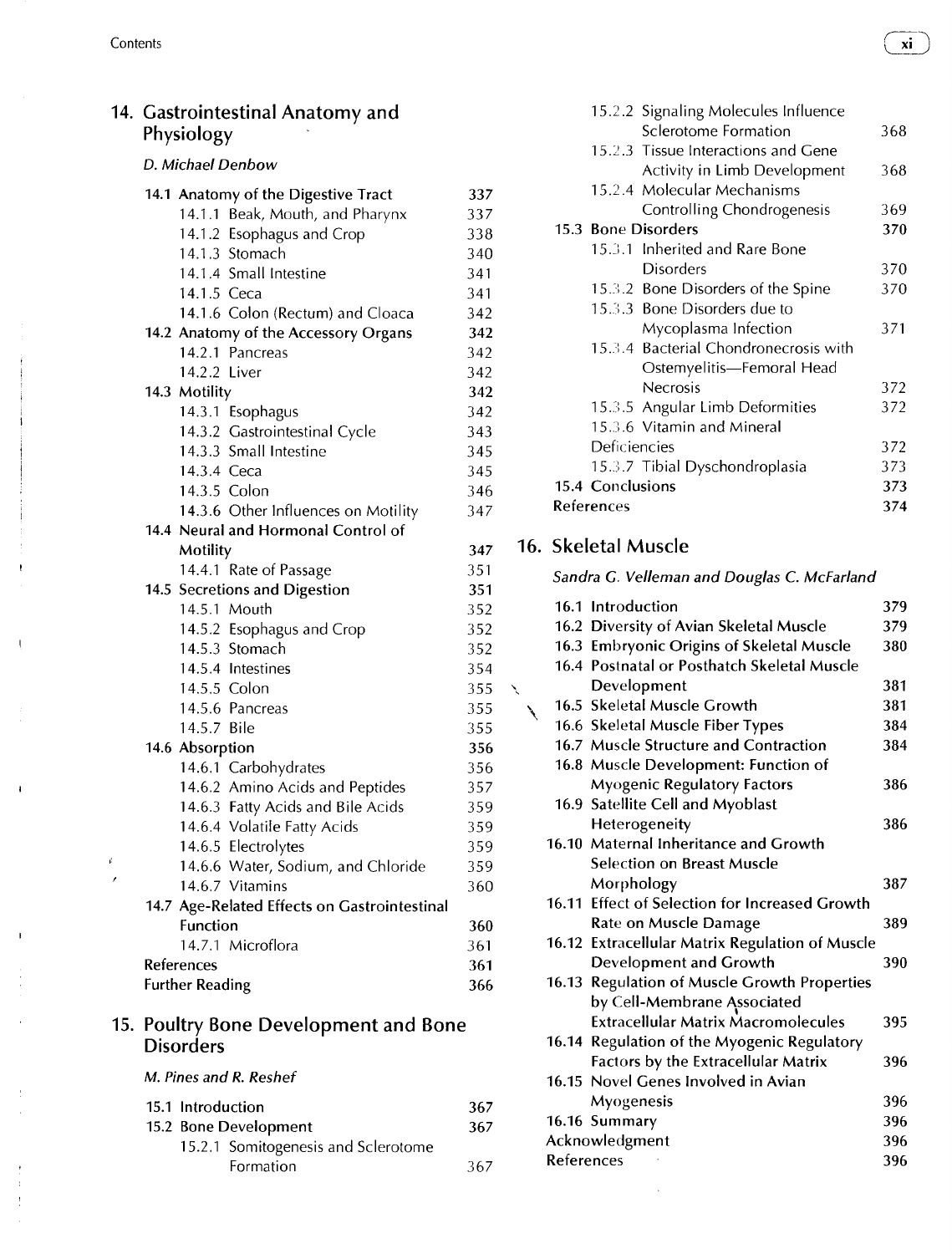### 17. The Avian Immune System

*Pete Kaiser and Adam Balic* 

|                                        | 17.1 Introduction                        | 403 |
|----------------------------------------|------------------------------------------|-----|
|                                        | 17.2 The Organs and Cells of the Avian   |     |
|                                        | <b>Immune Response</b>                   | 403 |
|                                        | 17.2.1 Primary Lymphoid Tissues          | 403 |
|                                        | 17.2.2 Secondary Lymphoid                |     |
|                                        | <b>Tissues</b>                           | 406 |
| 17.3 Regulation of the Immune Response |                                          |     |
|                                        | 17.3.1 Molecules and Cells of the Innate |     |
|                                        | Immune Response                          | 410 |
|                                        | 17.3.2 The Major Histocompatibility      |     |
|                                        | Complex                                  | 411 |
|                                        | 17.3.3 Cytokines and Chemokines          | 411 |
|                                        | 17.4 Summary and Conclusions             | 414 |
| <b>References</b>                      |                                          |     |

### Part IV **Metabolism Theme**

### 18. Carbohydrate Metabolism

#### *Colin G. Scanes*

|       | 18.1 Overview of Carbohydrate Metabolism |                                             |     |  |  |
|-------|------------------------------------------|---------------------------------------------|-----|--|--|
|       | in Birds                                 |                                             |     |  |  |
|       |                                          | 18.2 Circulating Concentrations of          |     |  |  |
|       |                                          | Carbohydrates                               | 421 |  |  |
|       |                                          | 18.2.1 Introduction: Circulating            |     |  |  |
|       |                                          | Concentrations of Glucose across            |     |  |  |
|       |                                          | <b>Avian Species</b>                        | 421 |  |  |
|       |                                          | 18.2.2 Domestication and Circulating        |     |  |  |
|       |                                          | <b>Concentrations of Glucose</b>            | 422 |  |  |
|       |                                          | 18.2.3 Fasting and Circulating              |     |  |  |
|       |                                          | <b>Concentrations of Glucose</b>            | 422 |  |  |
|       |                                          | 18.2.4 Influence of Feeding                 | 423 |  |  |
|       |                                          | 18.2.5 Shifts in Circulating Concentration  |     |  |  |
| アウールー |                                          | with Age, Reproductive State, and           |     |  |  |
|       |                                          | Migration                                   | 423 |  |  |
|       |                                          | 18.2.6 Shifts in Circulating Concentrations |     |  |  |
|       |                                          | of Glucose due to Disease,                  |     |  |  |
|       |                                          | Toxicants, and Husbandry                    |     |  |  |
|       |                                          | Practices                                   | 425 |  |  |
|       |                                          | 18.2.7 Temperature and Circulating          |     |  |  |
|       |                                          | <b>Concentrations of Glucose</b>            | 425 |  |  |
|       |                                          | 18.3 Glucose Utilization                    | 425 |  |  |
|       |                                          | 18.3.1 Developmental Changes                | 425 |  |  |
|       |                                          | 18.3.2 Fasting and Glucose                  |     |  |  |
|       |                                          | Utilization                                 | 425 |  |  |
|       |                                          | 18.4 Glucose Transport                      | 426 |  |  |
|       |                                          | 18.5 Intermediary Metabolism                | 428 |  |  |

|            |                  | 18.5.1 Glucose Phosphorylation and       |     |
|------------|------------------|------------------------------------------|-----|
|            |                  | Dephosphorylation                        | 428 |
|            |                  | 18.5.2 Glycolysis                        | 428 |
|            |                  | 18.5.3 Citric Acid or Tricarboxylic Acid |     |
|            |                  | Cycle                                    | 429 |
|            |                  | 18.6 Gluconeogenesis                     | 430 |
|            |                  | 18.6.1 Gluconeogenesis and Fasting       | 430 |
|            |                  | 18.6.2 Relative Importance of the Liver  |     |
|            |                  | and the Kidney                           | 431 |
|            | 18.7 Glycogen    |                                          | 431 |
|            |                  | 18.7.1 Overview                          | 431 |
|            |                  | 18.7.2 Synthesis and Breakdown           | 431 |
|            |                  | 18.7.3 In ovo Feeding                    | 433 |
|            |                  | 18.7.4 Glycogen Body                     | 433 |
|            |                  | 18.8 Carbohydrate Digestion and          |     |
|            | Absorption       |                                          | 434 |
|            |                  | 18.8.1 Starch Digestion                  | 434 |
|            |                  | 18.8.2 Disaccharide Digestion            | 434 |
|            |                  | 18.8.3 Glucose Absorption                | 434 |
|            |                  | 18.8.4 Gastrointestinal Storage of       |     |
|            |                  | Ingesta                                  | 435 |
|            |                  | 18.8.5 Intestinal Fermentation           | 435 |
|            | 18.9 Conclusions |                                          | 436 |
|            |                  | 18.9.1 In starvation and metabolism      | 437 |
| References |                  |                                          | 437 |

### 19. Adipose Tissue and Lipid Metabolism

### *Johan Buyse and Eddy Decuypere*

|   | <b>Abbreviations</b>                                 | 443 |
|---|------------------------------------------------------|-----|
|   | 19.1 Introduction                                    | 443 |
| X | 19.2 Development of Adipose Tissue                   | 443 |
|   | 19.3 Adipocyte Proliferation and Differentiation 444 |     |
|   | 19.4 Distribution of Body Fat                        | 444 |
|   | 19.5 Lipid Metabolism                                | 445 |
|   | 19.5.1 Lipoprotein Metabolism                        | 445 |
|   | 19.5.2 Hormonal Control of Lipid                     |     |
|   | Metabolism                                           | 446 |
|   | 19.6 Functions of Adipose Tissue                     | 448 |
|   | 19.7 Factors Affecting Fat Metabolism                |     |
|   | and Deposition                                       | 450 |
|   | 19.8 Summary and Conclusions                         | 451 |
|   | References                                           | 451 |

#### 20. Protein Metabolism

#### *Colin G. Scanes*

| 20.1 Introduction                       | 455 |
|-----------------------------------------|-----|
| 20.1.1 Protein Metabolism: Overview     | 455 |
| 20.1.2 Muscle                           | 455 |
| 20.1.3 Feathers                         | 456 |
| 20.2 Digestion of Proteins              | 456 |
| 20.2.1 Protein Digestion in the Gizzard |     |
| and Proventriculus                      |     |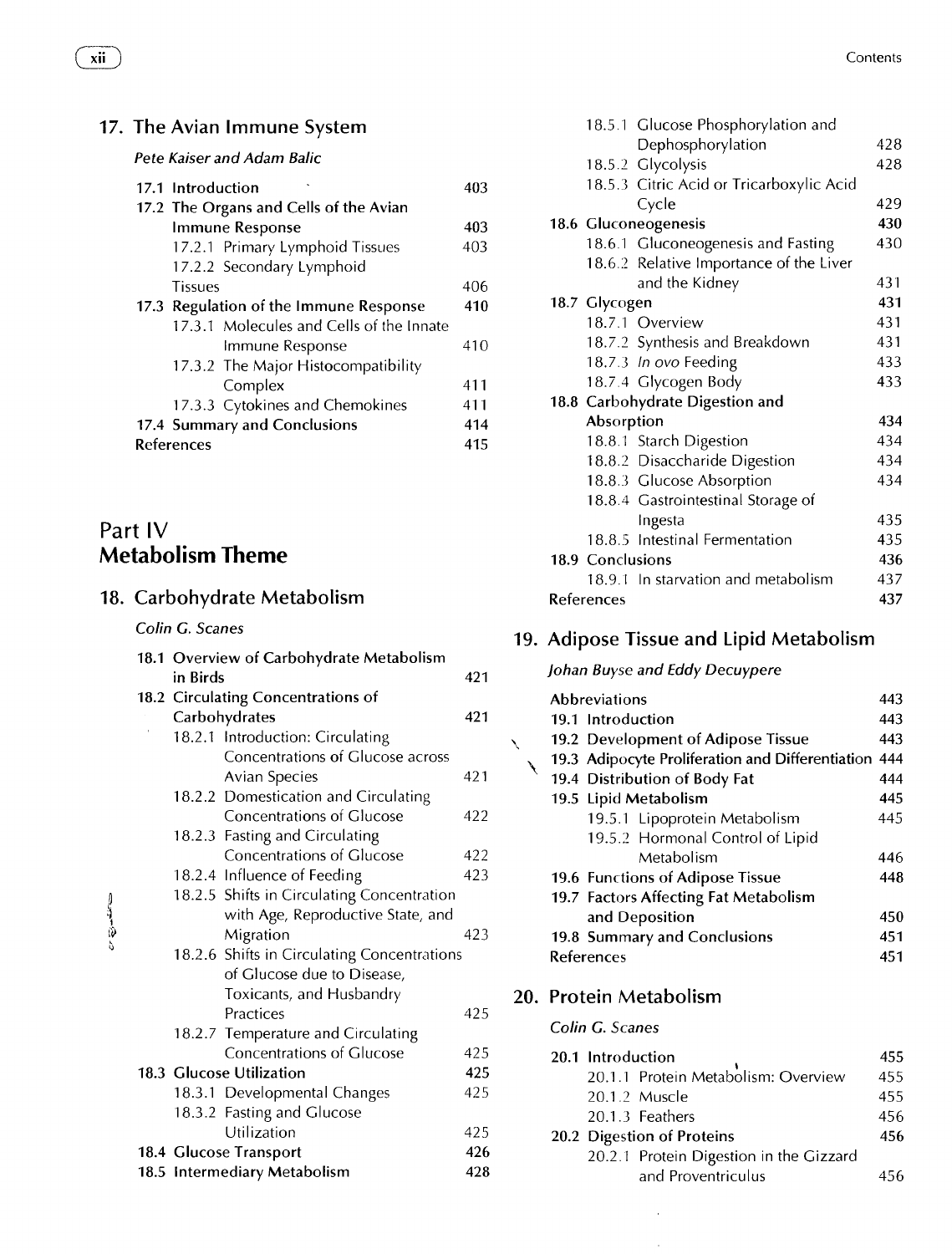#### Contents (~ **xiii")**

|                   | 20.2.2 Protein Digestion in the Small   |     |
|-------------------|-----------------------------------------|-----|
|                   | Intestine                               | 457 |
|                   | 20.2.3 Amino Acid Absorption in the     |     |
|                   | Small Intestine                         | 457 |
|                   | 20.2.4 Large Intestine and Protein      |     |
|                   | Digestion                               | 458 |
|                   | 20.3 Protein Synthesis and Degradation  | 458 |
|                   | 20.3.1 Whole-Body Synthesis and         |     |
|                   | Degradation                             | 458 |
|                   | 20.3.2 Muscle Protein Synthesis and     |     |
|                   | Degradation                             | 458 |
|                   | 20.3.3 Liver and Gastrointestinal Tract | 461 |
|                   | 20.3.4 Protein Metabolism in Immune     |     |
|                   | <b>Tissues</b>                          | 462 |
|                   | 20.3.5 Proteins and Reproduction        | 462 |
|                   | 20.4 Amino Acids and Metabolism         | 463 |
|                   | 20.4.1 Amino Acid Transfer into         |     |
|                   | Muscle and Other Cells                  | 463 |
|                   | 20.4.2 Nitrogenous Waste                | 463 |
|                   | 20.4.3 Amino Acids as Energy Sources    | 464 |
|                   | 20.4.4 Amino Acid Derivatives           | 464 |
|                   | 20.5 Extranutritional Effects of Amino  |     |
| Acids             |                                         | 465 |
|                   | 20.5.1 Amino Acids in the Control       |     |
|                   | of Metabolism                           | 465 |
| <b>References</b> |                                         | 465 |
|                   |                                         |     |

#### 21. Food Intake Regulation

 $\mathbf{I}$ 

 $\mathbf{I}$ 

*D. Michael Denbow and Mark A. dine* 

| 21.1 Introduction                         |                                            | 469 |  |  |
|-------------------------------------------|--------------------------------------------|-----|--|--|
| 21.2 Peripheral Regulation of Food Intake |                                            |     |  |  |
|                                           | 21.3 CNS Control of Food Intake            | 470 |  |  |
|                                           | 21.4 Classical Neurotransmitters           | 470 |  |  |
| 21.5 Peptides                             |                                            | 472 |  |  |
|                                           | 21.5.1 Neuropeptide Y                      | 472 |  |  |
|                                           | 21.5.2 Melanocortins                       | 475 |  |  |
|                                           | 21.5.3 Corticotrophin-Releasing            |     |  |  |
|                                           | Hormone                                    | 476 |  |  |
|                                           | 21.5.4 Obestatin                           | 476 |  |  |
|                                           | 21.5.5 AMP-Activated Protein Kinase        | 476 |  |  |
|                                           | 21.5.6 Opioids                             | 476 |  |  |
|                                           | 21.5.7 FMRFamides                          | 477 |  |  |
|                                           | 21.5.8 Galanin                             | 477 |  |  |
|                                           | 21.5.9 Visfatin                            | 477 |  |  |
|                                           | 21.5.10 Somatostatin                       | 478 |  |  |
|                                           | 21.5.11 Cannabinoids                       | 478 |  |  |
|                                           | 21.5.12 Glucagon-like Peptide              | 478 |  |  |
|                                           | 21.5.13 Cholecystokinin                    | 478 |  |  |
|                                           | 21.5.14 Glucagon Superfamily               | 478 |  |  |
| 21.5.15 Insulin                           |                                            | 479 |  |  |
|                                           | 21.5.16 Bombesin                           | 479 |  |  |
|                                           | 21.6 Selection for Body Weight Alters Food |     |  |  |
|                                           | <b>Intake Control Mechanisms</b>           | 479 |  |  |

| 21.7 Differences between Birds and |      |
|------------------------------------|------|
| <b>Mammals</b>                     | 480  |
| References                         | 480  |
| <b>Further Reading</b>             | 485. |
|                                    |      |

### Part V **Endocrine Theme**

### 22. Avian Endocrine System

#### *Colin C. Scanes*

|  | 22.1 Introduction                           | 489 |
|--|---------------------------------------------|-----|
|  | 22.2 Avian Phylogeny                        | 489 |
|  | 22.3 Peptides and Other Chemical            |     |
|  | <b>Messengers Controlling Physiology</b>    | 490 |
|  | 22.4 Chemical Messengers Found in Birds but |     |
|  | <b>Not Mammals</b>                          | 490 |
|  | 22.5 Hormones Produced by Nontraditional    |     |
|  | <b>Endocrine Organs</b>                     | 490 |
|  | 22.5.1 Adiponectin                          | 490 |
|  | 22.6 Unique Aspects of Birds                | 490 |
|  | 22.6.1 Song                                 | 490 |
|  | 22.6.2 Salt Glands                          | 490 |
|  | 22.6.3 Unique Aspects of Metabolism         | 494 |
|  | 22.6.4 Reproduction                         | 494 |
|  | 22.6.5 Opportunities for Transgenic         |     |
|  | Poultry                                     | 495 |
|  | 22.7 The Enigma of Leptin                   | 495 |
|  | <b>References</b>                           | 495 |
|  |                                             |     |

# \<br>23. Pituitary Gland

*Colin G. Scanes* 

#### **23.1 Introduction 23.2 Anatomy of the Hypothalamic-Hypophyseal Complex 497 497**  23.2.1 The Anterior Pituitary Gland or Pars Distalis 497 23.2.2 Pars Tuberalis 498 23.2.3 Posterior Pituitary Gland or Pars Nervosa 498 **23.3 Gonadotropins 500**  23.3.1 Structure 500 23.3.2 Action of Gonadotropins 500 23.3.3 Control of Gonadotropin Release 501 23.3.4 Control of Expression of Gonadotropin Subunits 504 23.3.5 Pituitary Origin of Gonadotropins 505

23.3.6 Ontogeny of Gonadotropins 505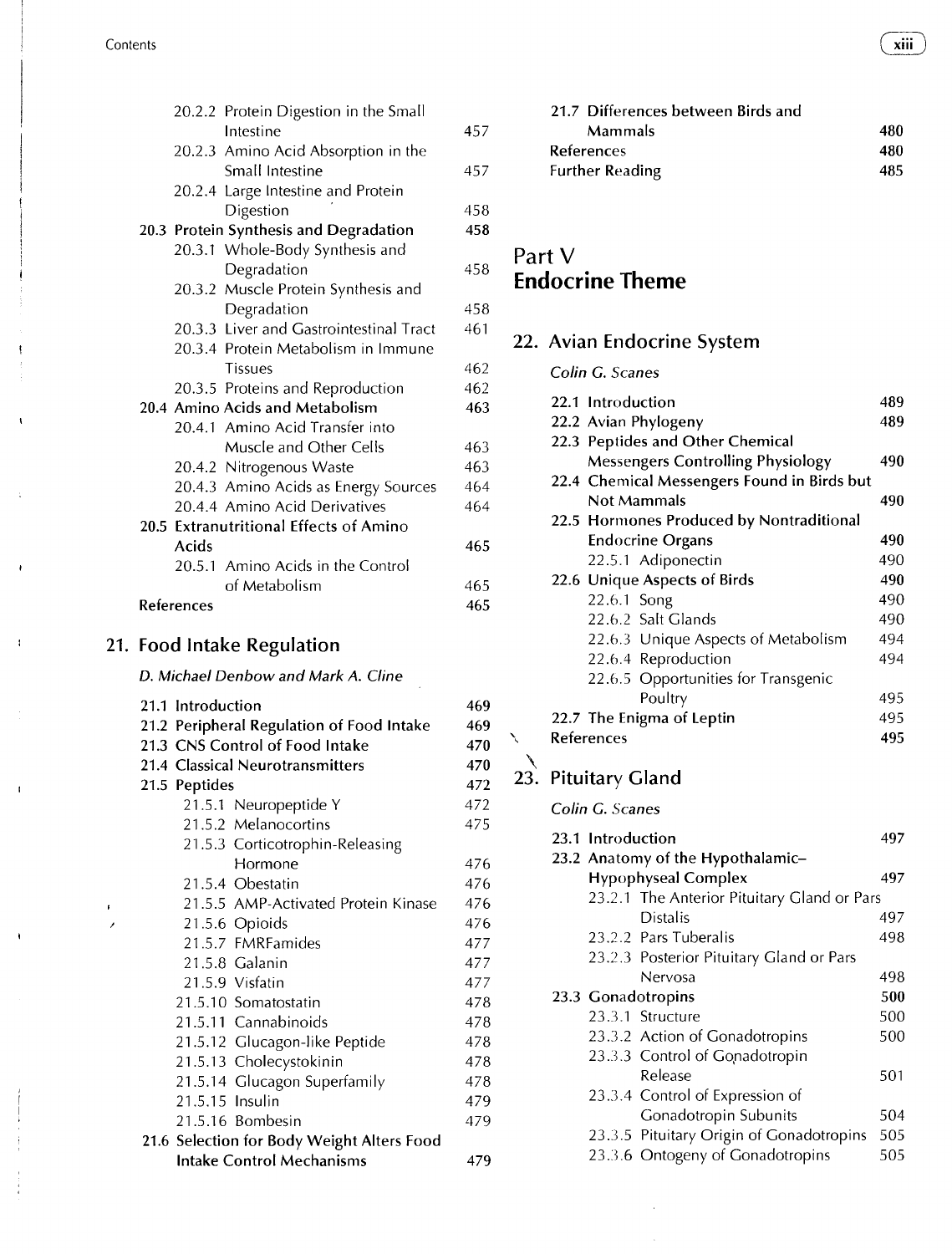$\phi$  . When the  $\phi$ 

| 23.4 Thyrotropin                       | 505 | 23.10 Neurohypophysis                            | 517 |
|----------------------------------------|-----|--------------------------------------------------|-----|
| 23.4.1 Structure                       | 505 | 23.10.1 Introduction                             | 517 |
| 23.4.2 Actions of TSH                  | 505 | 23.10.2 Actions of AVT                           | 518 |
| 23.4.3 Control of Thyrotropin Release  | 505 | 23.10.3 Actions of MT                            | 518 |
| 23.4.4 Control of TSH ß-Subunit        |     | 23.10.4 Behavioral Effects of Mesotocin          |     |
| Expression (in the Pars Distalis)      | 506 | and AVT                                          | 519 |
| 23.4.5 Origin of Thyrotropin           | 506 | 23.10.5 Control of AVT and MT                    |     |
| 23.4.6 Ontogeny of Thyrotropin         | 506 | Release                                          | 519 |
| 23.5 Growth Hormone                    | 507 | 23.10.6 AVT and MT Expression                    | 519 |
| 23.5.1 Chemistry                       | 507 | References                                       | 520 |
| 23.5.2 Growth Hormone Variants         | 507 |                                                  |     |
| 23.5.3 Actions of Growth Hormone       | 507 | 24. Thyroids                                     |     |
| 23.5.4 Control of GH Secretion         | 508 |                                                  |     |
| 23.5.5 GH Gene and Control of GH       |     | F.M. Anne McNabb and Veerle M. Darras            |     |
| Expression                             | 510 | 24.1 Anatomy, Embryology, and Histology of       |     |
| 23.5.6 Pituitary Origin of Growth      |     | <b>Thyroid Glands</b>                            | 535 |
| Hormone                                | 510 | 24.2 Thyroid Hormones                            | 535 |
| 23.5.7 Extrapituitary Production of GH | 510 | 24.2.1 Synthesis, Release, and Circulating       |     |
| 23.5.8 Ontogeny of GH                  | 511 | Concentrations of Thyroid                        |     |
| 23.6 Prolactin                         | 511 | Hormones                                         | 535 |
| 23.6.1 Chemistry                       | 511 | 24.2.2 Mechanism of Action of Thyroid            |     |
| 23.6.2 Variants                        | 511 | Hormones                                         | 537 |
| 23.6.3 Actions of PRL                  | 511 | 24.2.3 Cellular Uptake of Thyroid                |     |
| 23.6.4 Control of PRL Release          | 512 | Hormones                                         | 538 |
| 23.6.5 PRL Expression                  | 513 | 24.2.4 Thyroid Hormone Activation and            |     |
| 23.6.6 Origin of PRL                   | 514 | Degradation                                      | 539 |
| 23.6.7 Extrapituitary Production of    |     | 24.3 Hypothalamic-Pituitary-Thyroid Axis         | 539 |
| Prolactin                              | 514 | 24.4 Effects of Thyroid Hormones                 | 540 |
| 23.6.8 Ontogeny of PRL                 | 514 | 24.4.1 Thyroid Hormone Effects on                |     |
| 23.7 Adrenocorticotropic Hormone       | 514 | Development                                      | 540 |
| 23.7.1 Chemistry of ACTH and Other     |     | 24.4.2 Thyroid Hormone Effects on                |     |
| POMC-Derived Peptides                  | 514 | Metabolism and Thermoregulation                  | 541 |
| 23.7.2 Actions of ACTH                 | 514 | 24.4.3 Thyroid Hormone Effects on                |     |
| 23.7.3 Control of ACTH Release         | 515 | ╲<br>Reproduction and Maternal                   |     |
| 23.7.4 Control of POMC Expression      | 515 |                                                  | 541 |
| 23.7.5 Origin of ACTH                  | 515 | Influences on Developing Young                   |     |
| 23.7.6 Extrapituitary Production       | 516 | 24.5 Thyroid Interactions with Other<br>Hormones | 542 |
| 23.7.7 Ontogeny of ACTH                | 516 | 24.6 Environmental Influences on Thyroid         |     |
| 23.8 Other Anterior Pituitary Peptides | 516 | Function                                         | 543 |
| 23.8.1 Adiponectin                     | 516 | 24.7 Conclusions and Summary                     | 544 |
| 23.8.2 Calcitonin                      | 516 | References                                       | 544 |
| 23.8.3 Chromogranin A                  | 516 |                                                  |     |
| 23.8.4 Glucagon Receptor               | 516 |                                                  |     |
| 23.8.5 Ovoinhibitor                    | 516 | 25. The Role of Hormones in the                  |     |
|                                        |     | <b>Regulation of Bone Turnover and</b>           |     |
| 23.8.6 Parathyroid-Related Peptide     | 516 | <b>Eggshell Calcification</b>                    |     |
| 23.8.7 Peptides                        | 517 | Christopher G. Dacke, Toshie Sugiyama and        |     |
| 23.8.8 Steroidogenic Enzymes           | 517 | Carol V. Gay                                     |     |
| 23.9 Functioning of the Pars Tuberalis | 517 |                                                  |     |
| 23.9.1 Pars Tuberalis and              |     | Abbreviations                                    | 549 |
| Photoperiodism                         | 517 | 25.1 Introduction                                | 549 |
| 23.9.2 Pineal Effects on the Pars      |     | 25.2 Evolutionary Aspects of Egglay and          |     |
| Tuberalis                              | 517 | <b>Medullary Bone</b>                            | 550 |
| 23.9.3 Circadian Rhythms and the Pars  |     | 25.2.1 Egglay and Evolution of Calcium           |     |
| Tuberalis                              | 517 | Reservoirs                                       | 550 |

| 23.4 Thyrotropin                      | 505  | 23.10 Neurohypophysis                   | 517 |
|---------------------------------------|------|-----------------------------------------|-----|
| 23.4.1 Structure                      | 505  | 23.10.1 Introduction                    | 517 |
| 23.4.2 Actions of TSH                 | 505  | 23.10.2 Actions of AVT                  | 518 |
| 23.4.3 Control of Thyrotropin Release | 505  | 23.10.3 Actions of MT                   | 518 |
| 23.4.4 Control of TSH β-Subunit       |      | 23.10.4 Behavioral Effects of Mesotocin |     |
| Expression (in the Pars Distalis)     | 506  | and AVT                                 | 519 |
| 23.4.5 Origin of Thyrotropin          | 506  | 23.10.5 Control of AVT and MT           |     |
| 23.4.6 Ontogeny of Thyrotropin        | 506  | Release                                 | 519 |
| 23.5 Growth Hormone                   | 507  | 23.10.6 AVT and MT Expression           | 519 |
| 23.5.1 Chemistry                      | 507  | <b>References</b>                       | 520 |
| $\cdots$                              | $-0$ |                                         |     |

### $7$  24. Thyroids

### <sup>8</sup> F.M. Anne McNabb and Veerle M. Darras

| Expression                             | 510 | 24.1 Anatomy, Embryology, and Histology of |     |
|----------------------------------------|-----|--------------------------------------------|-----|
| 23.5.6 Pituitary Origin of Growth      |     | <b>Thyroid Glands</b>                      | 535 |
| Hormone                                | 510 | 24.2 Thyroid Hormones                      | 535 |
| 23.5.7 Extrapituitary Production of GH | 510 | 24.2.1 Synthesis, Release, and Circulating |     |
| 23.5.8 Ontogeny of GH                  | 511 | Concentrations of Thyroid                  |     |
| 23.6 Prolactin                         | 511 | Hormones                                   | 535 |
| 23.6.1 Chemistry                       | 511 | 24.2.2 Mechanism of Action of Thyroid      |     |
| 23.6.2 Variants                        | 511 | Hormones                                   | 537 |
| 23.6.3 Actions of PRL                  | 511 | 24.2.3 Cellular Uptake of Thyroid          |     |
| 23.6.4 Control of PRL Release          | 512 | Hormones                                   | 538 |
| 23.6.5 PRL Expression                  | 513 | 24.2.4 Thyroid Hormone Activation and      |     |
| 23.6.6 Origin of PRL                   | 514 | Degradation                                | 539 |
| 23.6.7 Extrapituitary Production of    |     | 24.3 Hypothalamic-Pituitary-Thyroid Axis   | 539 |
| Prolactin                              | 514 | 24.4 Effects of Thyroid Hormones           | 540 |
| 23.6.8 Ontogeny of PRL                 | 514 | 24.4.1 Thyroid Hormone Effects on          |     |
| 23.7 Adrenocorticotropic Hormone       | 514 | Development                                | 540 |
| 23.7.1 Chemistry of ACTH and Other     |     | 24.4.2 Thyroid Hormone Effects on          |     |
| POMC-Derived Peptides                  | 514 | Metabolism and Thermoregulation            | 541 |
| 23.7.2 Actions of ACTH                 | 514 | 24.4.3 Thyroid Hormone Effects on          |     |
| 23.7.3 Control of ACTH Release         | 515 | Reproduction and Maternal                  |     |
| 23.7.4 Control of POMC Expression      | 515 | Influences on Developing Young             | 541 |
| 23.7.5 Origin of ACTH                  | 515 | 24.5 Thyroid Interactions with Other       |     |
| 23.7.6 Extrapituitary Production       | 516 | Hormones                                   | 542 |
| 23.7.7 Ontogeny of ACTH                | 516 | 24.6 Environmental Influences on Thyroid   |     |
| 23.8 Other Anterior Pituitary Peptides | 516 | Function                                   | 543 |
| 23.8.1 Adiponectin                     | 516 | 24.7 Conclusions and Summary               | 544 |
| 23.8.2 Calcitonin                      | 516 | References                                 | 544 |
| 23.8.3 Chromogranin A                  | 516 |                                            |     |
| 23.8.4 Glucagon Receptor               | 516 | 25. The Role of Hormones in the            |     |
| 23.8.5 Ovoinhibitor                    | 516 | <b>Regulation of Bone Turnover and</b>     |     |
| 23.8.6 Parathyroid-Related Peptide     | 516 | <b>Eggshell Calcification</b>              |     |
| 23.8.7 Peptides                        | 517 |                                            |     |
| 23.8.8 Steroidogenic Enzymes           | 517 | Christopher G. Dacke, Toshie Sugiyama and  |     |
| 23.9 Functioning of the Pars Tuberalis | 517 | Carol V. Gay                               |     |
| 23.9.1 Pars Tuberalis and              |     | Abbreviations                              | 549 |
| Photoperiodism                         | 517 | 25.1 Introduction                          | 549 |
| 23.9.2 Pineal Effects on the Pars      |     | 25.2 Evolutionary Aspects of Egglay and    |     |
| Tuberalis                              | 517 | <b>Medullary Bone</b>                      | 550 |
| 23.9.3 Circadian Rhythms and the Pars  |     | 25.2.1 Egglay and Evolution of Calcium     |     |
|                                        |     |                                            |     |

 $\hat{\mathcal{A}}$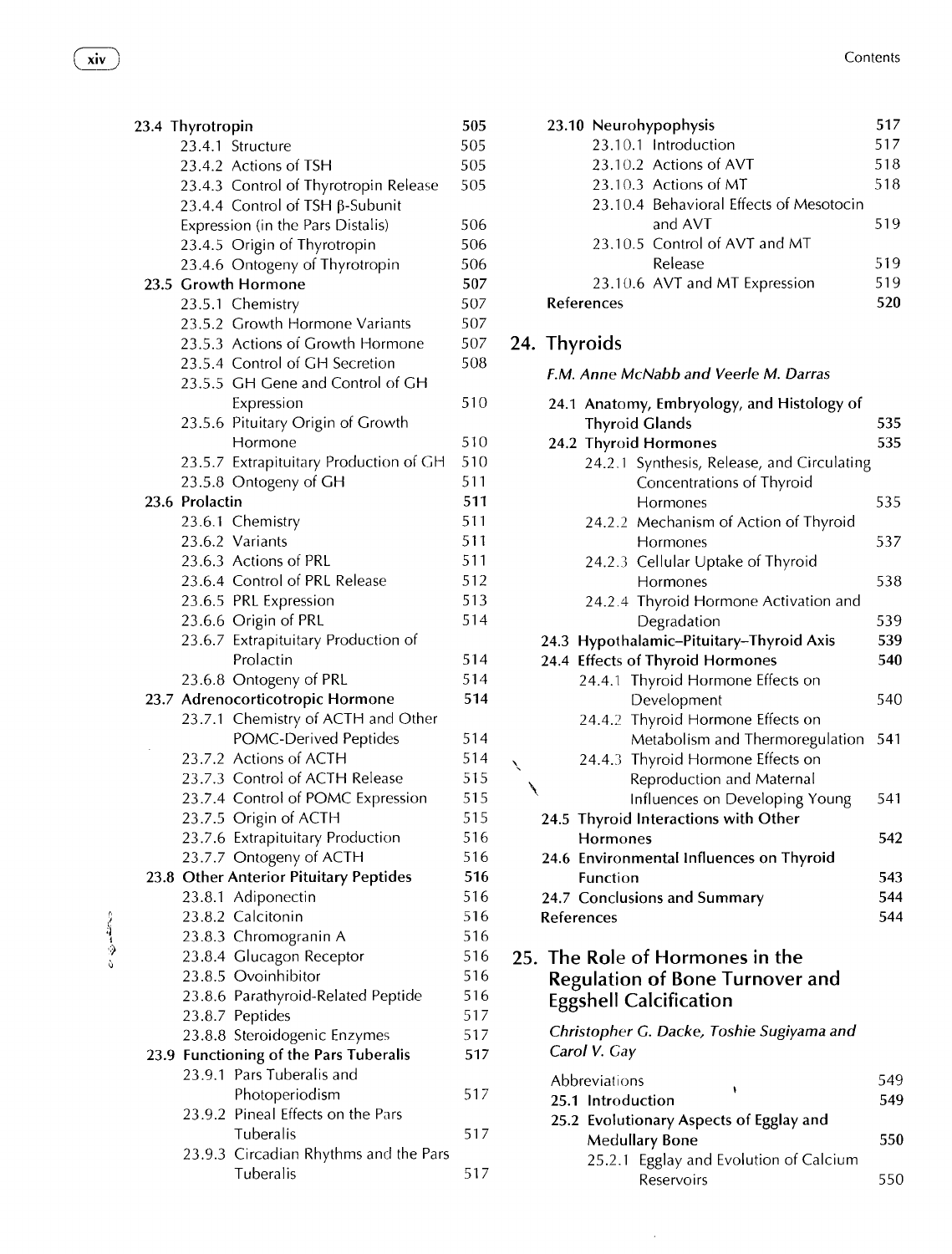$\mathbf{f}$ 

|                                      | 25.2.2 Evolution of Medullary Bone       | 551 |
|--------------------------------------|------------------------------------------|-----|
|                                      | 25.2.3 Bone Formation and Resorption     |     |
|                                      | during the Egg-Laying Cycle              | 551 |
|                                      | 25.2.4 Specific Calcium Metabolism for   |     |
|                                      | Eggshell Formation                       | 553 |
|                                      | 25.3 Chemistry and Secretion of          |     |
|                                      | <b>Calcium-Regulating Hormones</b>       | 554 |
|                                      | 25.3.1 Parathyroid Hormone and Related   |     |
|                                      | Peptides                                 | 554 |
|                                      | 25.3.2 Calcitonin and Related Peptides   | 556 |
|                                      | 25.3.3 The Vitamin D System              | 556 |
| 25.4 Actions of Parathyroid Hormone, |                                          |     |
| Calcitonin, and Vitamin D on Target  |                                          |     |
|                                      |                                          |     |
| Organs                               |                                          | 558 |
|                                      | 25.4.1 Actions on Skeleton (Bone and     |     |
|                                      | Cartilage)                               | 558 |
|                                      | 25.4.2 Renal Actions                     | 563 |
|                                      | 25.4.3 Actions on Intestine and Oviduct  | 564 |
|                                      | 25.4.4 Actions on Smooth Muscle          | 565 |
|                                      | 25.5 Parathyroid Hormone Related         |     |
| Peptides                             |                                          | 565 |
|                                      | 25.6 Calcitonin Gene-Related Peptide and |     |
| Amylin                               |                                          | 566 |
|                                      | 25.7 Prostaglandins and Other Factors    | 567 |
| 25.8 Conclusions                     |                                          | 568 |

### 26. Adrenals

### *Rocco V. Carsia*

|   | 26.1 Anatomy                         | 577 |
|---|--------------------------------------|-----|
|   | 26.1.1 Gross Anatomy, Blood Supply,  |     |
|   | and Innervation                      | 577 |
|   | 26.1.2 Microanatomy                  | 577 |
|   | 26.2 Adrenocortical Hormones         | 582 |
|   | 26.2.1 Corticosteroid Secretory      |     |
|   | Products                             | 582 |
|   | 26.2.2 Other Secretory Products      | 583 |
|   | 26.2.3 Synthesis and Intraadrenal    |     |
|   | Degradation of Corticosteroids       | 583 |
|   | 26.2.4 Transport of Corticosteroids  | 586 |
| t | 26.2.5 Circulating Concentrations of |     |
|   | Corticosterone and Aldosterone       | 587 |
|   | 26.2.6 Secretion, Clearance, and     |     |
|   | Metabolism of Corticosterone         |     |
|   | and Aldosterone                      | 587 |
|   | 26.2.7 General Regulation of         |     |
|   | Adrenocortical Function              | 589 |
|   | 26.2.8 Regulation of Aldosterone     |     |
|   | Secretion                            | 591 |
|   | 26.2.9 Overview of the HPA Axis      | 593 |
|   | 26.2.10 Adrenocortical Function in   |     |
|   | Development, Maturation, and         |     |
|   | Senescence                           | 594 |
|   |                                      |     |

|                   | 26.3 Physiology of Adrenocortical |                                           |     |
|-------------------|-----------------------------------|-------------------------------------------|-----|
|                   | <b>Hormones</b>                   |                                           | 595 |
|                   |                                   | 26.3.1 Corticosteroid Receptors and Their |     |
|                   |                                   | Action in Target Cells                    | 595 |
|                   |                                   | 26.3.2 Corticosteroids and Intermediary   |     |
|                   |                                   | Metabolism                                | 597 |
|                   |                                   | 26.3.3 Corticosteroids and Electrolyte    |     |
|                   |                                   | Balance                                   | 598 |
|                   |                                   | 26.3.4 Corticosteroids and Immune         |     |
|                   |                                   | Function                                  | 599 |
|                   |                                   | 26.3.5 Corticosteroids and Behavior       | 599 |
|                   |                                   | 26.4 Adrenal Chromaffin Tissue Hormones   | 600 |
|                   |                                   | 26.4.1 Catecholamine Synthesis and        |     |
|                   |                                   | Secretion                                 | 600 |
|                   |                                   | 26.4.2 Circulating Catecholamines and     |     |
|                   |                                   | <b>Stress Response</b>                    | 600 |
|                   |                                   | 26.4.3 Some Physiological Actions         |     |
|                   |                                   | of Norepinephrine and                     |     |
|                   |                                   | Epinephrine                               | 601 |
|                   |                                   | 26.4.4 Changes in Development,            |     |
|                   |                                   | Maturation, and Senescence                | 602 |
|                   | Acknowledgments                   |                                           | 602 |
| <b>References</b> |                                   |                                           | 603 |

### 27. Endocrine Pancreas

 $\bar{\mathbf{y}}$ 

*Joelle Dupont, Nicole Rideau and Jean Simon* 

| Introduction<br>27.1                         | 613 |
|----------------------------------------------|-----|
| 27.2 Pancreas Embryogenesis and              |     |
| Development                                  | 614 |
| 27.2.1 Morphology of Avian Pancreas          | 614 |
| 27.2.2 Distribution of Avian Pancreatic      |     |
| Endocrine Cells between the                  |     |
| Different Pancreatic Lobes                   | 614 |
| 27.2.3 Development of Avian Pancreas         | 615 |
| 27.3 Insulin and Glucagon Peptides           | 615 |
| Insulin and Pre-pro-insulin,<br>27.3.1       |     |
| Pro-insulin, and C-Peptides                  | 615 |
| 27.3.2 Glucagon and Glucagon-like            |     |
| Peptides                                     | 617 |
| 27.4 Insulin and Glucagon Release            | 618 |
| 27.4.1 Pancreatic Hormone Levels During      |     |
| Development and After Hatching               | 618 |
| 27.4.2 Insulin Release                       | 618 |
| 27.4.3 Glucagon Release                      | 619 |
| 27.4.4 Somatostatin                          | 619 |
| 27.4.5 Avian Pancreatic Polypeptide          | 620 |
| 27.5 Glucagon and Insulin Receptors          | 620 |
| 27.5.1 Glucagon Receptors                    | 620 |
| 27.5.2 Insulin Receptor                      | 621 |
| 27.6 General Effects of Glucagon and Insulin | 624 |
| Insulin and Embryonic or Posthatch<br>27.6.1 |     |
| Development                                  | 624 |
| 27.6.2 Insulin-Glucagon and Food Intake      | 625 |

 $x\mathbf{v}$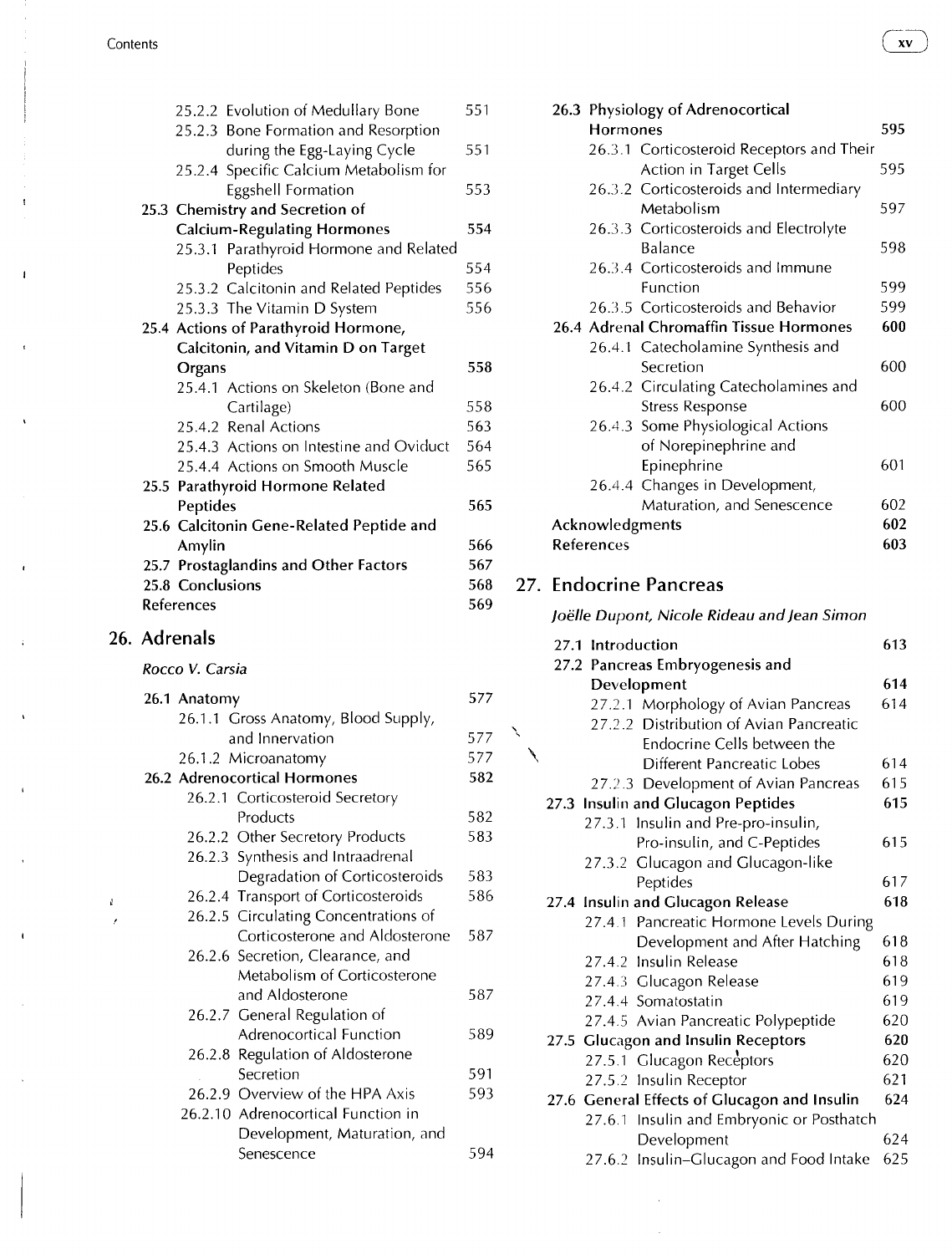|                   |  | 27.6.3 Insulin and the Endocrine System | 625 |
|-------------------|--|-----------------------------------------|-----|
|                   |  | 27.6.4 Insulin and Glucose Metabolism   | 625 |
|                   |  | 27.6.5 Insulin-Glucagon and Lipid       |     |
|                   |  | Metabolism                              | 626 |
|                   |  | 27.6.6 Insulin and Protein Metabolism   | 626 |
|                   |  | 27.6.7 Insulin and Gene Expression      | 627 |
|                   |  | 27.7 Experimental or Genetical Models   | 627 |
|                   |  | 27.8 Summary and Conclusion             | 627 |
| <b>References</b> |  |                                         | 628 |
|                   |  |                                         |     |

### Part VI **Reproductive Theme**

### 28. Reproduction in the Female

#### *Alan L Johnson*

|         | 28.1 Introduction<br>635             |                                              |     |
|---------|--------------------------------------|----------------------------------------------|-----|
|         | 28.2 Development and Function of the |                                              |     |
|         |                                      | Female Reproductive System                   | 635 |
|         |                                      | 28.2.1 Late-Embryonic and Posthatch          |     |
|         |                                      | Ovary                                        | 636 |
|         | 28.2.2                               | Sexually Mature Ovary                        | 637 |
|         |                                      | 28.2.3 Follicle Selection and                |     |
|         |                                      | Establishment of the Preovulatory            |     |
|         |                                      | Hierarchy                                    | 639 |
|         |                                      | 28.2.4 Follicle Atresia                      | 640 |
|         |                                      | 28.2.5 Ovulation and Postovulatory           |     |
|         |                                      | Follicles                                    | 640 |
|         |                                      | 28.2.6 Domesticated Hen Ovary as a           |     |
|         |                                      | Model for Human Ovarian Cancer 641           |     |
|         |                                      | 28.2.7 Reproductive Tract and Sperm          |     |
|         |                                      | Storage Glands                               | 641 |
|         |                                      | 28.3 Ovarian Hormones                        | 643 |
|         |                                      | 28.3.1 Embryo and Posthatch Ovary            | 643 |
|         |                                      | 28.3.2 Mature Ovary                          | 643 |
|         |                                      | 28.4 Endocrine and Physiologic Factors       |     |
|         |                                      | <b>Affecting Ovulation and Oviposition</b>   | 646 |
|         |                                      | 28.4.1 Ovulation                             | 646 |
| سمندن م |                                      | 28.4.2 Oviposition                           | 648 |
|         |                                      | 28.5 Reproductive Seasonality, Breeding, and |     |
|         |                                      | <b>Ovulation-Oviposition Cycles</b>          | 648 |
|         |                                      | 28.5.1 Ovulation-Oviposition Cycle and       |     |
|         |                                      | Rate of Lay                                  | 649 |
|         |                                      | 28.5.2 Parthenogenesis                       | 650 |
|         |                                      | 28.5.3 Maternal and Environmental Effects    |     |
|         |                                      | on the Embryo                                | 651 |
|         |                                      | 28.5.4 Photorefractoriness, Broodiness,      |     |
|         |                                      | Molt, and Reproductive Senescence 651        |     |
|         |                                      | 28.6 Composition and Formation of the Yolk,  |     |
|         |                                      | Albumen, Organic Matrix, and Shell           | 653 |
|         | 28.6.1 Yolk                          |                                              | 653 |
|         |                                      | 28.6.2 Albumen                               | 653 |

| 28.6.3 Organic Matrix            | 654  |
|----------------------------------|------|
| 28.6.4 Layers of Crystallization | 655  |
| 28.6.5 Calcium Availability      | 656  |
| <b>References</b>                | 658  |
| <b>Further Reading</b>           | 665. |

### 29. Reproduction in Male Birds

#### *Jorge Vizcarra, Rebecca Alan and John Kirby*

| 29.1 Introduction<br>667 |                                              |     |
|--------------------------|----------------------------------------------|-----|
|                          | 29.2 Reproductive Tract Anatomy              | 667 |
| 29.2.1 Testis            |                                              | 667 |
|                          | 29.2.2 Excurrent Ducts                       | 669 |
|                          | 29.2.3 Accessory Organs                      | 670 |
|                          | 29.3 Ontogeny of the Reproductive Tract      | 671 |
|                          | 29.3.1 Overview                              | 671 |
|                          | 29.3.2 Formation of the Undifferentiated     |     |
|                          | Gonad                                        | 672 |
|                          | 29.3.3 Gonadal Differentiation and           |     |
|                          | Müllerian Duct Regression                    | 673 |
|                          | 29.3.4 Formation of the Excurrent Ducts      | 673 |
|                          | 29.4 Development and Growth of the Testis    | 674 |
|                          | 29.4.1 Proliferation of Somatic and Stem     |     |
|                          | Cells in the Testis                          | 674 |
|                          | 29.4.2 Differentiation of Somatic Cells      |     |
|                          | within the Testis                            | 674 |
|                          | 29.4.3 Initiation of Meiosis                 | 676 |
|                          | 29.4.4 Altering the Pattern of Testis        |     |
|                          | Growth and Maturation                        | 676 |
|                          | 29.5 Hormonal Control of Testicular Function | 676 |
| 29.5.1                   | Central Control of Testicular                |     |
|                          | Function                                     | 676 |
|                          | 29.5.2 Control of Adenohypophyseal           |     |
|                          | Function in Males                            | 677 |
|                          | 29.5.3 Effects of Gonadotropins on           |     |
|                          | <b>Testicular Function</b>                   | 681 |
|                          | 29.6 Spermatogenesis and Extragonadal        |     |
|                          | <b>Sperm Maturation</b>                      | 681 |
|                          | 29.6.1 Spermatogenesis                       | 681 |
|                          | 29.6.2 Extragonadal Sperm Transport and      |     |
|                          | Maturation                                   | 683 |
|                          | 29.7 Seasonal Gonadal Recrudescence and      |     |
| Regression               |                                              | 686 |
|                          | 29.7.1 Photoperiodic Control of Gonadal      |     |
|                          | Regression and Recrudescence                 | 686 |
|                          | 29.7.2 Other Factors Affecting Gonadal       |     |
|                          | Maturation and Regression                    | 686 |
| References               |                                              | 687 |

### 30. Reproductive Behavior

 $\ddot{\phantom{a}}$ 

#### *Pierre Deviche*

 $\bar{\chi}$ **\** 

| <b>Abbreviations</b>                     | 695 |
|------------------------------------------|-----|
| 30.1 Introduction                        | 695 |
| 30.2 Regulation of Reproductive Behavior | 696 |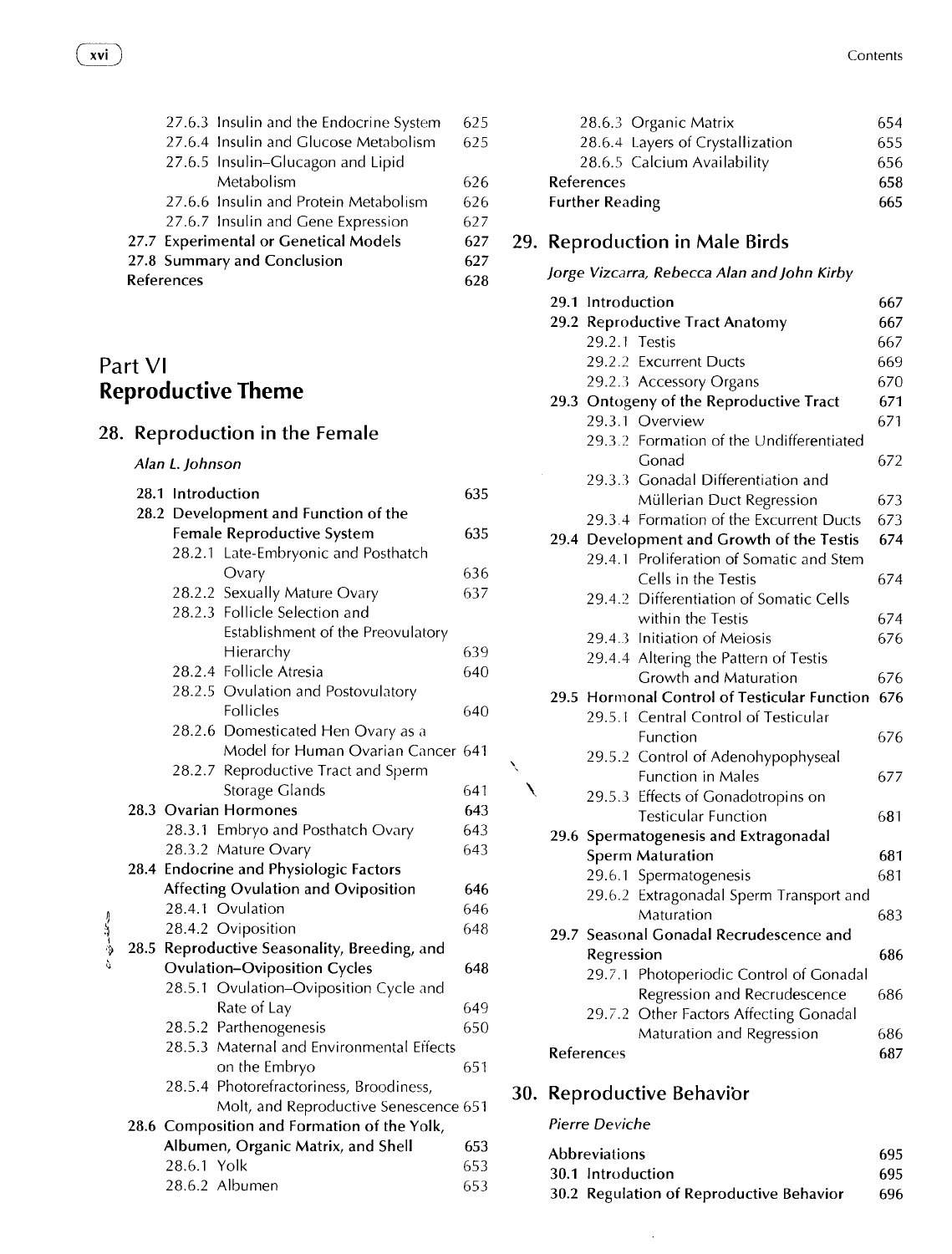$\mathbf{r}$ 

ŧ

¢

ŧ

 $\pmb{\mathfrak{p}}$ 

|  |                     | 30.3 Environmental Factors               | 696 |
|--|---------------------|------------------------------------------|-----|
|  | 30.3.1 Light        |                                          | 696 |
|  |                     | 30.3.2 Food Resources                    | 697 |
|  |                     | 30.3.3 Case Study: Urbanization          | 698 |
|  | 30.4 Social Factors |                                          | 698 |
|  |                     | 30.4.1 Effects of Males on Conspecific   |     |
|  |                     | <b>Females</b>                           | 698 |
|  |                     | 30.4.2 Effects of Females on Conspecific |     |
|  |                     | Males                                    | 699 |
|  |                     | 30.4.3 Effects of Males on Conspecific   |     |
|  |                     | Males                                    | 700 |
|  |                     | 30.5 Age and Experience                  | 700 |
|  |                     | 30.6 Endocrine and Neuroendocrine        |     |
|  |                     | <b>Regulation of Reproductive</b>        |     |
|  | <b>Behavior</b>     |                                          | 702 |
|  |                     | 30.6.1 Gonadal Steroids                  | 702 |
|  |                     | 30.6.2 Neurosteroids                     | 703 |
|  |                     | 30.6.3 Gonadotropin-Releasing and        |     |
|  |                     | Gonadotropin-Inhibitory                  |     |
|  |                     | Hormones                                 | 704 |
|  |                     | 30.6.4 Arginine Vasotocin                | 704 |
|  |                     | 30.6.5 Prolactin                         | 705 |
|  |                     | 30.6.6 Case Study: The Oscine Vocal      |     |
|  |                     | Control System                           | 707 |
|  | Acknowledgments     |                                          | 708 |
|  | <b>References</b>   |                                          | 708 |
|  | 31. Brooding        |                                          |     |
|  |                     | Yunanorn Chaiseha and Mohamed E. El      |     |

*Yupaporn Chaiseha and Mohamed E. El Halawani* 

|    | 31.1 Introduction                   | 717 |
|----|-------------------------------------|-----|
|    | 31.2 Brooding (Broodiness)          | 718 |
|    | 31.2.1 Physiology and Behavior      |     |
|    | Characteristics Marked by Cessation |     |
|    | of Egg Laying and Readiness to      |     |
|    | Incubate                            | 718 |
|    | 31.3 Rearing Behavior               | 725 |
|    | 31.3.1 Neuroendocrine Regulation of |     |
| ł. | Rearing Behavior                    | 726 |
|    | References                          | 732 |

### 32. The Physiology of the Avian Embryo

*Casey A. Mueller, Warren W. Burggren and Hiroshi Tazawa* 

| Abbreviations            |                                    | 739 |
|--------------------------|------------------------------------|-----|
| 739<br>32.1 Introduction |                                    |     |
|                          | 32.2 The Freshly Laid Egg          | 739 |
| 32.3 Incubation          |                                    | 740 |
|                          | 32.3.1 Incubation Period           | 740 |
|                          | 32.3.2 Egg Water Content and Shell |     |
|                          | Conductance                        | 740 |
|                          | 32.3.3 Heat Transfer               | 740 |
|                          | 32.3.4 Energy Use                  | 741 |

| 32.4 Development of Physiological Systems | 742 |
|-------------------------------------------|-----|
| 32.4.1 Gas Exchange                       | 742 |
| 32.4.2 Acid-Base Regulation               | 745 |
| 32.4.3 Cardiovascular System              | 748 |
| 32.4.4 Osmoregulation                     | 755 |
| 32.4.5 Thermoregulation                   | 756 |
| 32.5 Artificial Incubation                | 758 |
| 32.5.1 Preincubation Egg Storage          | 758 |
| 32.5.2 Egg Turning                        | 758 |
| 32.5.3 Ambient Temperature and            |     |
| Incubation                                | 760 |
| 32.5.4 Humidity                           | 760 |
| 32.6 Conclusions and Future Directions    | 761 |
| Acknowledgments                           | 761 |
| <b>References</b>                         | 761 |

### Part VII **Cross Cutting Themes**

### 33. Stress in Birds

*Julio Bias* 

X

|  | 33.1 Introduction |                                             | 769 |
|--|-------------------|---------------------------------------------|-----|
|  |                   | 33.2 Understanding Stress: From Energy to   |     |
|  |                   | Glucocorticoids                             | 769 |
|  |                   | 33.2.1 Allostasis                           | 770 |
|  |                   | 33.2.2 Classification of Glucocorticoid     |     |
|  |                   | Levels                                      | 775 |
|  |                   | 33.2.3 "Wear and Tear" and the Reactive     |     |
|  |                   | Scope                                       | 777 |
|  |                   | 33.3 Adrenocortical Response to             |     |
|  |                   | <b>Environmental Change</b>                 | 781 |
|  |                   | 33.3.1 Predictable versus Unpredictable     |     |
|  |                   | <b>Environmental Change</b>                 | 781 |
|  |                   | 33.3.2 Indirect, Labile (Short-Term)        |     |
|  |                   | Perturbations                               | 783 |
|  |                   | 33.3.3 Direct, Labile (Short-Term)          |     |
|  |                   | Perturbations and the "Emergency            |     |
|  |                   | Life-History Stage"                         | 783 |
|  | 33.3.4            | Permanent (Long-Term) Perturbations         |     |
|  |                   | or "Modifying Factors"                      | 788 |
|  |                   | 33.4 Phenotypic Plasticity and Selection on |     |
|  |                   | the Stress Response                         | 789 |
|  |                   | 33.4.1 The Stress Response during           |     |
|  |                   | Development,                                | 789 |
|  |                   | 33.4.2 Maternal Effects                     | 791 |
|  |                   | 33.4.3 Modulation of the Stress Response    | 793 |
|  |                   | 33.5 Field Methods to Study Adrenocortical  |     |
|  | <b>Function</b>   |                                             | 795 |
|  |                   | 33.5.1 Obtaining Adequate Blood Samples:    |     |
|  |                   | Capture and Restraint Protocols and         |     |
|  |                   | the "Stress Series"                         | 796 |
|  |                   |                                             |     |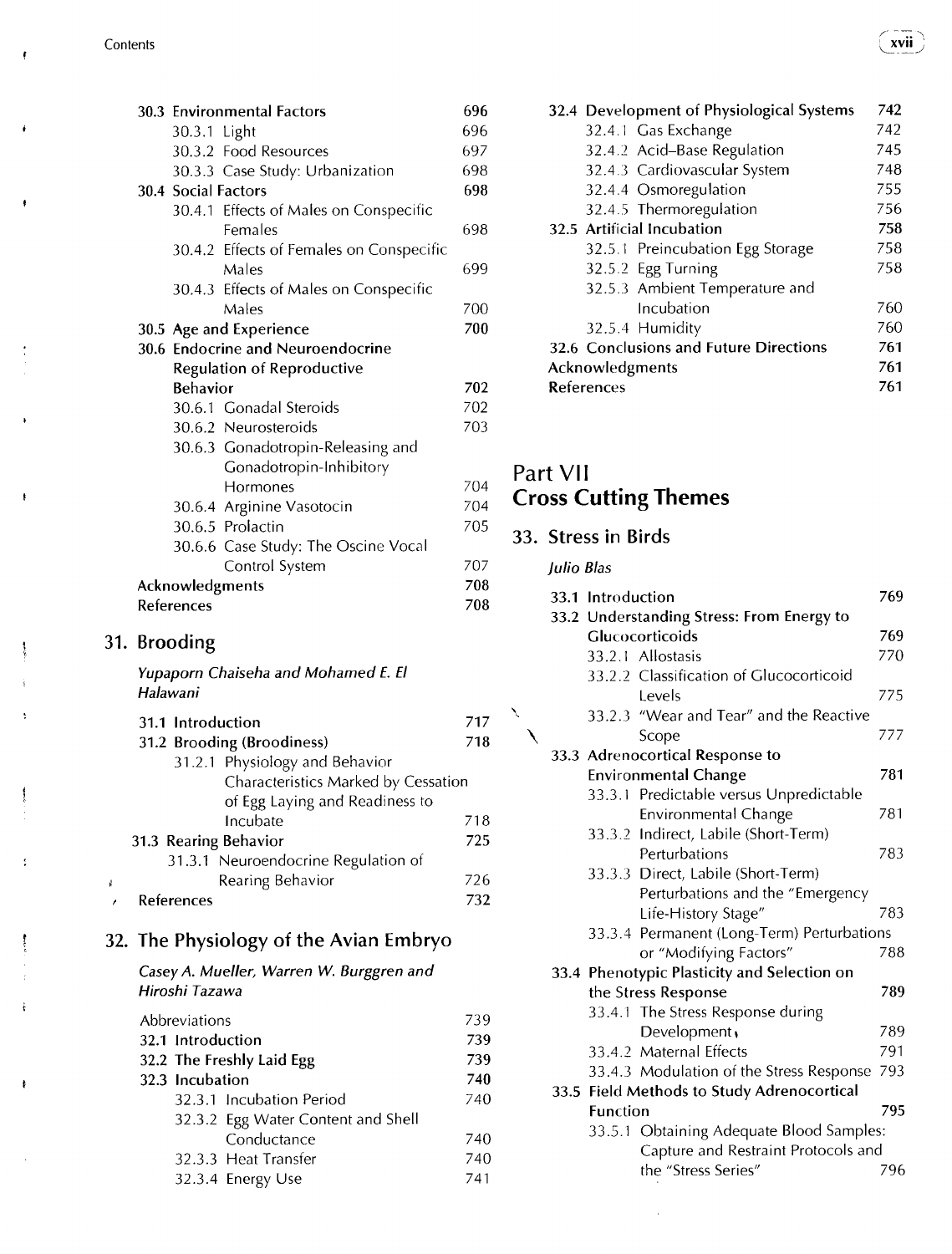|                  |                                   | 33.5.2 Quantifying Adrenocortical          |            |
|------------------|-----------------------------------|--------------------------------------------|------------|
|                  |                                   | Sensitivity and Robustness                 | 797        |
|                  |                                   | 33.5.3 Phenotypic Engineering              | 798        |
|                  |                                   | 33.5.4 Corticosterone in Feathers          | 799        |
|                  |                                   | 33.5.5 Corticosterone Metabolites in       |            |
|                  |                                   | Droppings (Excreta)                        | 802        |
|                  |                                   | 33.6 Glossary of Terms and Abbreviations   | 803        |
|                  | Acknowledgments                   |                                            | 805        |
|                  | <b>References</b>                 |                                            | 805        |
|                  | 34. Circadian Rhythms             |                                            |            |
|                  |                                   | Vincent M. Cassone and Vinod Kumar         |            |
|                  | 34.1 Environmental Cycles         |                                            | 811        |
|                  | 34.1.1 Light Cycles               |                                            | 811        |
|                  | 34.1.2 Temperature                |                                            | 811        |
|                  | 34.1.3 Other Physical Cycles      |                                            | 811        |
|                  | 34.1.4 Rhythms in the Biotic      |                                            |            |
|                  | Environment                       |                                            | 812        |
|                  | 34.2 Circadian Rhythms            |                                            | 812        |
|                  | 34.2.1 Formal Properties          |                                            | 812        |
|                  |                                   | 34.2.2 Stability and Lability of Circadian |            |
|                  | Rhythms                           |                                            | 812        |
|                  | 34.2.3 Entrainment                |                                            | 812        |
|                  | 34.3 Photoreceptors               |                                            | 814        |
|                  |                                   | 34.3.1 Encephalic Photoreceptors           | 814        |
|                  | 34.3.2 Pineal Gland               |                                            | 814        |
|                  | 34.3.3 Retina                     |                                            | 815        |
|                  | 34.4 Pacemakers                   | 34.4.1 Pineal Gland and Melatonin          | 815        |
|                  | 34.4.2 Retinae                    |                                            | 815        |
|                  |                                   |                                            | 817        |
|                  | 34.5 Sites of Melatonin Action    | 34.4.3 Suprachiasmatic Nuclei              | 817<br>818 |
|                  | 34.5.1 Melatonin Receptors        |                                            | 818        |
|                  | 34.5.2 Mechanisms of Action       |                                            | 819        |
|                  | 34.6 Avian Circadian Organization |                                            | 819        |
|                  | 34.7 Molecular Biology            |                                            | 822        |
|                  |                                   | 34.7.1 Identification, Characterization,   |            |
|                  |                                   | and Localization of Molecular              |            |
|                  |                                   | Clockworks in Birds                        | 822        |
|                  |                                   | 34.7.2 Peripheral Oscillators in Avian     |            |
|                  |                                   | Circadian Clocks                           | 823        |
| حجمتك بالبارح حا |                                   | 34.7.3 Prospects for Transgenesis and      |            |
|                  |                                   | Molecular Manipulation of Avian            |            |
|                  | Clocks                            |                                            | 823        |
|                  | 34.8 Conclusion and Perspective   |                                            | 823        |
|                  | <b>References</b>                 |                                            | 823        |
|                  |                                   |                                            |            |

### 35. Circannual Cycles and Photoperiodism

### *Vincent M. Cassone and Takashi Yoshimura*

|               | 35.1 Annual Cycles | 829  |
|---------------|--------------------|------|
|               | 35.1.1 Abiotic     | 829  |
| 35.1.2 Biotic |                    | -831 |

|                    | 831                                                                                                                                                                                                                                                                                                                                                                                                                                                                                                                                                                                                                                                                                                                                                                                                                                                                                                                                            |
|--------------------|------------------------------------------------------------------------------------------------------------------------------------------------------------------------------------------------------------------------------------------------------------------------------------------------------------------------------------------------------------------------------------------------------------------------------------------------------------------------------------------------------------------------------------------------------------------------------------------------------------------------------------------------------------------------------------------------------------------------------------------------------------------------------------------------------------------------------------------------------------------------------------------------------------------------------------------------|
|                    | 831                                                                                                                                                                                                                                                                                                                                                                                                                                                                                                                                                                                                                                                                                                                                                                                                                                                                                                                                            |
|                    |                                                                                                                                                                                                                                                                                                                                                                                                                                                                                                                                                                                                                                                                                                                                                                                                                                                                                                                                                |
|                    | 831                                                                                                                                                                                                                                                                                                                                                                                                                                                                                                                                                                                                                                                                                                                                                                                                                                                                                                                                            |
|                    |                                                                                                                                                                                                                                                                                                                                                                                                                                                                                                                                                                                                                                                                                                                                                                                                                                                                                                                                                |
|                    | 833                                                                                                                                                                                                                                                                                                                                                                                                                                                                                                                                                                                                                                                                                                                                                                                                                                                                                                                                            |
|                    | 833                                                                                                                                                                                                                                                                                                                                                                                                                                                                                                                                                                                                                                                                                                                                                                                                                                                                                                                                            |
|                    |                                                                                                                                                                                                                                                                                                                                                                                                                                                                                                                                                                                                                                                                                                                                                                                                                                                                                                                                                |
|                    | 833                                                                                                                                                                                                                                                                                                                                                                                                                                                                                                                                                                                                                                                                                                                                                                                                                                                                                                                                            |
|                    | 834                                                                                                                                                                                                                                                                                                                                                                                                                                                                                                                                                                                                                                                                                                                                                                                                                                                                                                                                            |
|                    |                                                                                                                                                                                                                                                                                                                                                                                                                                                                                                                                                                                                                                                                                                                                                                                                                                                                                                                                                |
|                    | 835                                                                                                                                                                                                                                                                                                                                                                                                                                                                                                                                                                                                                                                                                                                                                                                                                                                                                                                                            |
|                    |                                                                                                                                                                                                                                                                                                                                                                                                                                                                                                                                                                                                                                                                                                                                                                                                                                                                                                                                                |
|                    | 836                                                                                                                                                                                                                                                                                                                                                                                                                                                                                                                                                                                                                                                                                                                                                                                                                                                                                                                                            |
|                    |                                                                                                                                                                                                                                                                                                                                                                                                                                                                                                                                                                                                                                                                                                                                                                                                                                                                                                                                                |
|                    | 836                                                                                                                                                                                                                                                                                                                                                                                                                                                                                                                                                                                                                                                                                                                                                                                                                                                                                                                                            |
|                    |                                                                                                                                                                                                                                                                                                                                                                                                                                                                                                                                                                                                                                                                                                                                                                                                                                                                                                                                                |
|                    |                                                                                                                                                                                                                                                                                                                                                                                                                                                                                                                                                                                                                                                                                                                                                                                                                                                                                                                                                |
|                    | 836                                                                                                                                                                                                                                                                                                                                                                                                                                                                                                                                                                                                                                                                                                                                                                                                                                                                                                                                            |
|                    |                                                                                                                                                                                                                                                                                                                                                                                                                                                                                                                                                                                                                                                                                                                                                                                                                                                                                                                                                |
|                    | 837                                                                                                                                                                                                                                                                                                                                                                                                                                                                                                                                                                                                                                                                                                                                                                                                                                                                                                                                            |
|                    |                                                                                                                                                                                                                                                                                                                                                                                                                                                                                                                                                                                                                                                                                                                                                                                                                                                                                                                                                |
|                    | 837                                                                                                                                                                                                                                                                                                                                                                                                                                                                                                                                                                                                                                                                                                                                                                                                                                                                                                                                            |
|                    |                                                                                                                                                                                                                                                                                                                                                                                                                                                                                                                                                                                                                                                                                                                                                                                                                                                                                                                                                |
|                    | 838                                                                                                                                                                                                                                                                                                                                                                                                                                                                                                                                                                                                                                                                                                                                                                                                                                                                                                                                            |
|                    |                                                                                                                                                                                                                                                                                                                                                                                                                                                                                                                                                                                                                                                                                                                                                                                                                                                                                                                                                |
|                    | 840                                                                                                                                                                                                                                                                                                                                                                                                                                                                                                                                                                                                                                                                                                                                                                                                                                                                                                                                            |
|                    |                                                                                                                                                                                                                                                                                                                                                                                                                                                                                                                                                                                                                                                                                                                                                                                                                                                                                                                                                |
|                    | 840                                                                                                                                                                                                                                                                                                                                                                                                                                                                                                                                                                                                                                                                                                                                                                                                                                                                                                                                            |
|                    | 840                                                                                                                                                                                                                                                                                                                                                                                                                                                                                                                                                                                                                                                                                                                                                                                                                                                                                                                                            |
|                    | 841                                                                                                                                                                                                                                                                                                                                                                                                                                                                                                                                                                                                                                                                                                                                                                                                                                                                                                                                            |
|                    | 844                                                                                                                                                                                                                                                                                                                                                                                                                                                                                                                                                                                                                                                                                                                                                                                                                                                                                                                                            |
| Taxa<br>References | 35.2 Annual Cycles of Birds<br>35.3 Circannual Rhythms<br>35.3.1 Circannual Rhythms in the<br>Laboratory<br>35.3.2 Synchronization of Circannual<br>Rhythms to Environmental Cues<br>35.4 Photoperiodism<br>35.4.1 Effects of Photoperiod on Avian<br>Physiological Function<br>35.4.2 Role of Photoreceptors<br>35.4.3 Role of Circadian Clocks in<br>Photoperiodic Time Measurement<br>35.4.4 Role of Circadian System<br>Structures (or Lack Thereof)<br>35.5 Neuroendocrine Regulation of<br>Photoperiodic Time Measurement<br>35.5.1 Photoperiodic Control of<br>Gonadotropins and Prolactin in<br>Seasonal Reproduction<br>35.5.2 Role of the Thyroid in Avian<br>Photoperiodism<br>35.5.3 Role of Gonadal and Neural<br>Steroids<br>35.5.4 Mechanisms of Photoperiodic<br>Regulation of Bird Song<br>35.6 Molecular Mechanisms of<br>Photoperiodism<br>35.7 Comparison to Other Vertebrate<br>35.8 Conclusion<br><b>Further Reading</b> |

# 36. Annual Schedules

*Thomas P. Hahn, Kathleen R. Brazeal, Elizabeth M. Schultz, Helen E. Chmura, Jamie M. Cornelius, Heather E. Watts and Scott A. MacDougall-Shackleton* 

| 36.1 Introduction                          | 847 |
|--------------------------------------------|-----|
| 36.2 Background: Patterns of Environmental |     |
| Variation and Avian Annual Schedules       | 847 |
| 36.3 Effects of and Mechanisms of Response |     |
| to Photoperiod and Other Environmental     |     |
| Cues                                       | 848 |
| 36.3.1 Photoperiodic Response              | 848 |
| 36.3.2 Processing of Nonphotic Cues        | 851 |
| 36.3.3 Integration of Multiple Cue Types:  |     |
| Parallel or Serial Processing?             | 855 |
| 36.4 Adaptive Variation in Cue Processing  |     |
| Mechanisms as it Relates to Life in        |     |
| <b>Different Environments</b>              | 855 |
| 36.5 Integrated Coordination of Stages and |     |
| <b>Carryover Effects</b>                   | 857 |

 $\hat{\boldsymbol{\epsilon}}$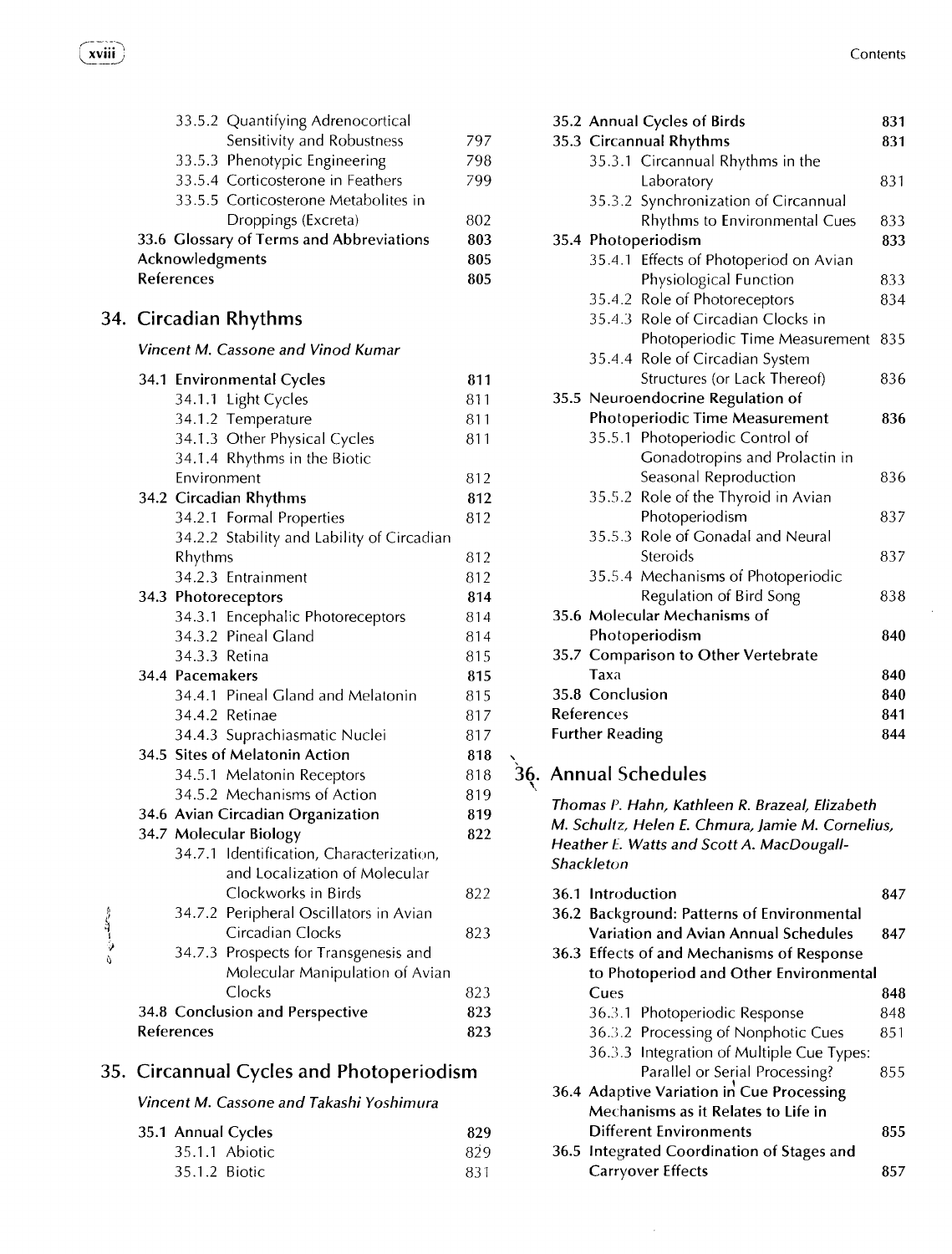| 36.6 Variation in Scheduling Mechanisms |     |
|-----------------------------------------|-----|
| and Responses to Human-Induced          |     |
| Rapid Environmental Change              | 859 |
| 36.7 Effects of Seasonality on Immune   |     |
| <b>Function</b>                         | 860 |
| 36.8 Seasonal Modulation of Immune      |     |
| Function                                | 860 |
| 36.8.1 Overview                         | 860 |
| 36.8.2 Seasonality of Immune Function   | 860 |
| <b>References</b>                       | 862 |

### 37. Regulation of Body Temperature: Strategies and Mechanisms

#### *Shlomo Yahav*

 $\mathfrak{g}$  $\overline{1}$ 

|                   | <b>List of Abbreviations</b>              | 869 |
|-------------------|-------------------------------------------|-----|
|                   | Definitions-According to IUPS Thermal     |     |
| Commission(2001)  |                                           | 869 |
| 37.1 Introduction |                                           | 870 |
|                   | 37.2 The Evolution of Endothermy          | 870 |
|                   | 37.3 Different Strategies to Maintain     |     |
| Endothermy        |                                           | 871 |
|                   | 37.4 Regulatory Mechanism of Endothermy   | 871 |
|                   | 37.4.1 Neuronal Signals to and from the   |     |
|                   | Preoptic Anterior Hypothalamus            | 871 |
|                   | 37.5 Physiological Processes That Enable  |     |
| Endothermy        |                                           | 873 |
|                   | 37.5.1 The Energy Balance Equation        | 873 |
|                   | 37.5.2 Body Temperature                   | 881 |
|                   | 37.6 The Development of Endothermy        |     |
|                   | during Embryogenesis                      | 884 |
|                   | 37.6.1 The Transition from Ectothermic    |     |
|                   | to Endothermic Embryo: Cellular           |     |
|                   | and Molecular Aspects                     | 885 |
|                   | 37.6.2 The Transition from Ectothermy to  |     |
|                   | Endothermy: Physiological                 |     |
|                   | Parameters                                | 886 |
|                   | 37.6.3 Reducing Body Temperature by       |     |
|                   | Using the Epigenetic Temperature          |     |
|                   | Adaptation Approach during                |     |
|                   | Embryogenesis                             | 892 |
|                   | 37.7 The Cost of Maintaining Body         |     |
|                   | Temperature in Poultry Compared with      |     |
|                   | That in Other Bird Species                | 897 |
|                   | 37.7.1 Domesticated Fowl and              |     |
|                   | Thermotolerance: Acute Heat               |     |
|                   | Exposure                                  | 897 |
|                   | 37.7.2 Physiological Adjustments of Birds |     |
|                   | to Arid, Cold, and Aquatic                |     |
|                   | Environments                              | 898 |
|                   | 37.7.3 Physiological Adjustments of       |     |
|                   | <b>Birds to Migration</b>                 | 899 |
|                   | 37.8 Summary and Conclusions              | 900 |
| References        |                                           | 900 |
|                   |                                           |     |

### 38. Avian Molting

*Alistair Dawson* 

| 38.1 Introduction                                | 907 |
|--------------------------------------------------|-----|
| 38.2 Anatomical and Ecological                   |     |
| Considerations                                   | 907 |
| 38.2.1 Feathers                                  | 907 |
| 38.2.2 Molt                                      | 908 |
| 38.2.3 Molt as a Life History Stage              | 908 |
| 38.3 Environmental and Physiological Control 909 |     |
| 38.3.1 Photoperiodic and                         |     |
| Nonphotoperiodic Control                         | 909 |
| 38.3.2 Physiological Control                     | 911 |
| 38.4 Conclusions                                 | 914 |
| <b>References</b>                                | 914 |

### 39. Flight

|                   | C.M. Bishop and P.J. Butler |                                       |     |
|-------------------|-----------------------------|---------------------------------------|-----|
| 39.1 Introduction |                             |                                       | 919 |
|                   | 39.2 Scaling                |                                       | 920 |
|                   |                             | 39.3 Energetics of Bird Flight        | 921 |
|                   |                             | 39.3.1 Techniques Used to Study the   |     |
|                   |                             | Mechanical Power Output               |     |
|                   |                             | Required for Flight                   | 922 |
|                   |                             | 39.3.2 Techniques Used to Measure     |     |
|                   |                             | the Power Input Required for          |     |
|                   |                             | Flight                                | 926 |
|                   |                             | 39.3.3 Empirical Data Concerning the  |     |
|                   |                             | Power Input during Flight             | 931 |
|                   |                             | 39.4 The Flight Muscles of Birds      | 937 |
|                   |                             | 39.4.1 Flight Muscle Morphology and   |     |
|                   |                             | <b>Fiber Types</b>                    | 937 |
|                   | 39.4.2                      | Biochemistry of the Flight            |     |
|                   |                             | Muscles                               | 940 |
|                   | 39.4.3                      | Neurophysiology and Muscle            |     |
|                   |                             | Function                              | 941 |
|                   |                             | 39.5 Development of Locomotor Muscles |     |
|                   |                             | and Preparation for Flight            | 944 |
|                   |                             | 39.6 Metabolic Substrate Transport    | 946 |
|                   |                             | 39.7 The Cardiovascular System        | 950 |
|                   |                             | 39.7.1 Cardiovascular Adjustments     |     |
|                   |                             | during Flight                         | 950 |
|                   |                             | 39.7.2 The Cardiac Muscles            | 951 |
|                   |                             | 39.8 The Respiratory System           | 951 |
|                   |                             | 39.8.1 Ventilatory Adjustments during |     |
|                   |                             | Flight and Ventilatory/Locomotor      |     |
|                   |                             | Coupling                              | 951 |
|                   |                             | 39.8.2 Temperature Control            | 956 |
|                   |                             | 39.8.3 Respiratory Water Loss         | 957 |
| 39.9              |                             | Migration and Long-Distance Flight    |     |
|                   | Performance                 |                                       | 958 |
|                   |                             | 39.9.1 Preparation for Migration      | 958 |
|                   |                             | 39.9.2 Migratory Behavior             | 961 |